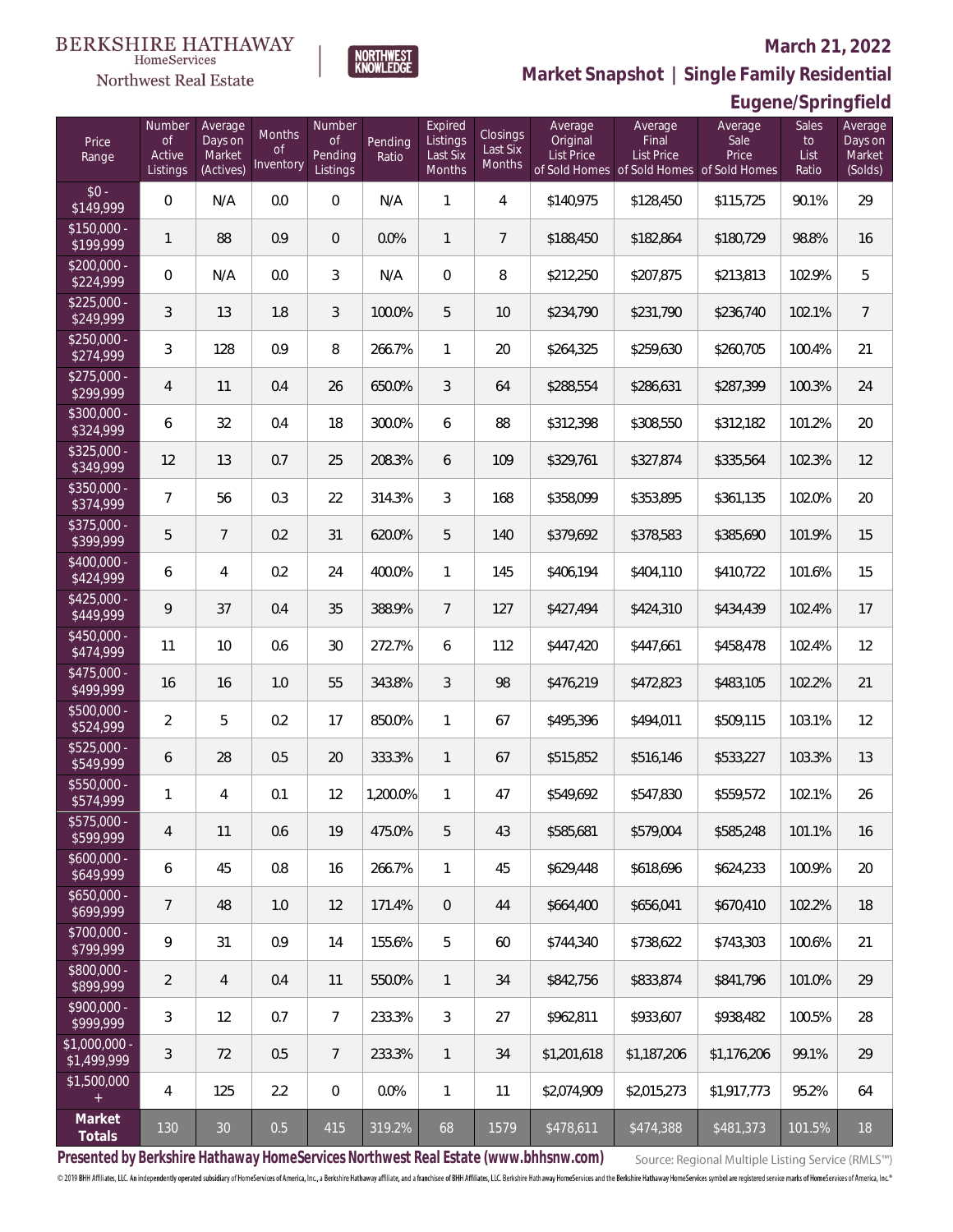# $\begin{array}{llll} \texttt{BERKSHIRE} \texttt{ HATHAWAY} \\ \texttt{\tiny HomeServices} \end{array}$

## Northwest Real Estate

#### **March 21, 2022**



**Hayden Bridge**

| Price<br>Range                    | Number<br><b>of</b><br>Active<br>Listings | Average<br>Days on<br>Market<br>(Actives) | Months<br><b>of</b><br>Inventory | Number<br><b>of</b><br>Pending<br>Listings | Pending<br>Ratio | Expired<br>Listings<br>Last Six<br>Months | Closings<br>Last Six<br>Months | Average<br>Original<br><b>List Price</b> | Average<br>Final<br><b>List Price</b><br>of Sold Homes of Sold Homes of Sold Homes | Average<br>Sale<br>Price | Sales<br>to<br>List<br>Ratio | Average<br>Days on<br>Market<br>(Solds) |
|-----------------------------------|-------------------------------------------|-------------------------------------------|----------------------------------|--------------------------------------------|------------------|-------------------------------------------|--------------------------------|------------------------------------------|------------------------------------------------------------------------------------|--------------------------|------------------------------|-----------------------------------------|
| $$0 -$<br>\$149,999               | $\overline{0}$                            | N/A                                       | N/A                              | $\overline{0}$                             | N/A              | $\overline{0}$                            | $\overline{0}$                 | N/A                                      | N/A                                                                                | N/A                      | N/A                          | N/A                                     |
| $$150,000 -$<br>$\sqrt{$199,999}$ | $\overline{0}$                            | N/A                                       | N/A                              | $\overline{0}$                             | N/A              | $\overline{0}$                            | $\overline{0}$                 | N/A                                      | N/A                                                                                | N/A                      | N/A                          | N/A                                     |
| $$200,000 -$<br>\$224,999         | $\overline{0}$                            | N/A                                       | N/A                              | $\overline{0}$                             | N/A              | $\overline{0}$                            | $\overline{0}$                 | N/A                                      | N/A                                                                                | N/A                      | N/A                          | N/A                                     |
| $$225,000 -$<br>\$249,999         | $\overline{0}$                            | N/A                                       | N/A                              | $\overline{0}$                             | N/A              | $\overline{0}$                            | 0                              | N/A                                      | N/A                                                                                | N/A                      | N/A                          | N/A                                     |
| $$250,000 -$<br>\$274,999         | $\overline{0}$                            | N/A                                       | N/A                              | $\overline{0}$                             | N/A              | $\overline{0}$                            | $\overline{0}$                 | N/A                                      | N/A                                                                                | N/A                      | N/A                          | N/A                                     |
| $$275,000 -$<br>\$299,999         | $\mathbf 0$                               | N/A                                       | N/A                              | $\overline{0}$                             | N/A              | $\overline{0}$                            | 0                              | N/A                                      | N/A                                                                                | N/A                      | N/A                          | N/A                                     |
| $$300,000 -$<br>\$324,999         | $\overline{0}$                            | N/A                                       | 0.0                              | $\overline{0}$                             | N/A              | $\overline{0}$                            | 3                              | \$317,300                                | \$310,333                                                                          | \$317,000                | 102.1%                       | 27                                      |
| $$325,000 -$<br>\$349,999         | $\mathbf{1}$                              | 3                                         | 1.2                              | $\overline{0}$                             | 0.0%             | $\overline{0}$                            | 5                              | \$324,480                                | \$324,480                                                                          | \$332,500                | 102.5%                       | 20                                      |
| $$350,000 -$<br>\$374,999         | $\mathsf{O}\xspace$                       | N/A                                       | 0.0                              | $\overline{0}$                             | N/A              | $\mathbf 0$                               | 9                              | \$355,322                                | \$354,211                                                                          | \$366,283                | 103.4%                       | 12                                      |
| $$375,000 -$<br>\$399,999         | $\overline{0}$                            | N/A                                       | 0.0                              | $\overline{0}$                             | N/A              | $\mathbf{1}$                              | 8                              | \$383,088                                | \$383,088                                                                          | \$389,600                | 101.7%                       | 14                                      |
| $$400,000 -$<br>\$424,999         | $\overline{0}$                            | N/A                                       | 0.0                              | 6                                          | N/A              | $\overline{0}$                            | 5                              | \$393,179                                | \$395,467                                                                          | \$408,487                | 103.3%                       | 12                                      |
| $$425,000 -$<br>\$449,999         | $\mathbf{1}$                              | 13                                        | 0.8                              | 9                                          | 900.0%           | $\overline{0}$                            | 8                              | \$423,350                                | \$421,463                                                                          | \$434,600                | 103.1%                       | 6                                       |
| $$450,000 -$<br>\$474,999         | 1                                         | 3                                         | 1.0                              | $\overline{4}$                             | 400.0%           | $\overline{0}$                            | 6                              | \$447,048                                | \$450,346                                                                          | \$458,196                | 101.7%                       | 8                                       |
| $$475,000 -$<br>\$499,999         | $\overline{0}$                            | N/A                                       | 0.0                              | 12                                         | N/A              | $\overline{0}$                            | $\overline{2}$                 | \$469,748                                | \$472,268                                                                          | \$481,018                | 101.9%                       | $\mathcal{Q}$                           |
| \$500,000 -<br>\$524,999          | $\mathsf{O}\xspace$                       | N/A                                       | 0.0                              | 5                                          | N/A              | $\overline{0}$                            | 5                              | \$504,599                                | \$497,009                                                                          | \$507,409                | 102.1%                       | 6                                       |
| $$525,000 -$<br>\$549,999         | $\overline{0}$                            | N/A                                       | 0.0                              | $\overline{0}$                             | N/A              | $\overline{0}$                            | 5                              | \$506,586                                | \$506,586                                                                          | \$534,163                | 105.4%                       | 3                                       |
| \$550,000 -<br>\$574,999          | 0                                         | N/A                                       | N/A                              | $\overline{0}$                             | N/A              | $\mathbf 0$                               | 0                              | N/A                                      | N/A                                                                                | N/A                      | N/A                          | N/A                                     |
| \$575,000 -<br>\$599,999          | $\mathbf 0$                               | N/A                                       | N/A                              | $\overline{2}$                             | N/A              | $\mathbf 0$                               | 0                              | N/A                                      | N/A                                                                                | N/A                      | N/A                          | N/A                                     |
| $$600,000 -$<br>\$649,999         | $\mathbf 0$                               | N/A                                       | N/A                              | $\overline{2}$                             | N/A              | $\mathbb O$                               | $\boldsymbol{0}$               | N/A                                      | N/A                                                                                | N/A                      | N/A                          | N/A                                     |
| $$650,000 -$<br>\$699,999         | $\boldsymbol{0}$                          | N/A                                       | 0.0                              | $\,0\,$                                    | N/A              | $\overline{0}$                            | $\overline{2}$                 | \$670,000                                | \$662,000                                                                          | \$675,000                | 102.0%                       | 60                                      |
| \$700,000 -<br>\$799,999          | 0                                         | N/A                                       | N/A                              | $\mathbf{1}$                               | N/A              | $\mathbb O$                               | $\,0\,$                        | N/A                                      | N/A                                                                                | N/A                      | N/A                          | N/A                                     |
| \$800,000 -<br>\$899,999          | $\mathbf 0$                               | N/A                                       | N/A                              | $\mathbf{0}$                               | N/A              | $\mathbf{0}$                              | 0                              | N/A                                      | N/A                                                                                | N/A                      | N/A                          | N/A                                     |
| \$900,000 -<br>\$999,999          | 0                                         | N/A                                       | N/A                              | $\mathbf 0$                                | N/A              | $\mathbf 0$                               | 0                              | N/A                                      | N/A                                                                                | N/A                      | N/A                          | N/A                                     |
| \$1,000,000 -<br>\$1,499,999      | $\mathbf 0$                               | N/A                                       | N/A                              | $\overline{0}$                             | N/A              | $\mathbf 0$                               | $\mathbf 0$                    | N/A                                      | N/A                                                                                | N/A                      | N/A                          | N/A                                     |
| \$1,500,000<br>$\pm$              | 0                                         | N/A                                       | N/A                              | $\,0\,$                                    | N/A              | 0                                         | 0                              | N/A                                      | N/A                                                                                | N/A                      | N/A                          | N/A                                     |
| Market<br>Totals                  | $\mathfrak{Z}$                            | $\mathfrak{b}$                            | 0.3                              | 41                                         | 1,366.7%         | $\mathbf{1}$                              | 58                             | \$417,367                                | \$416,269                                                                          | \$427,847                | 102.8%                       | 13                                      |

**NORTHWEST**<br>KNOWLEDGE

**Presented by Berkshire Hathaway HomeServices Northwest Real Estate (www.bhhsnw.com)**

Source: Regional Multiple Listing Service (RMLS™)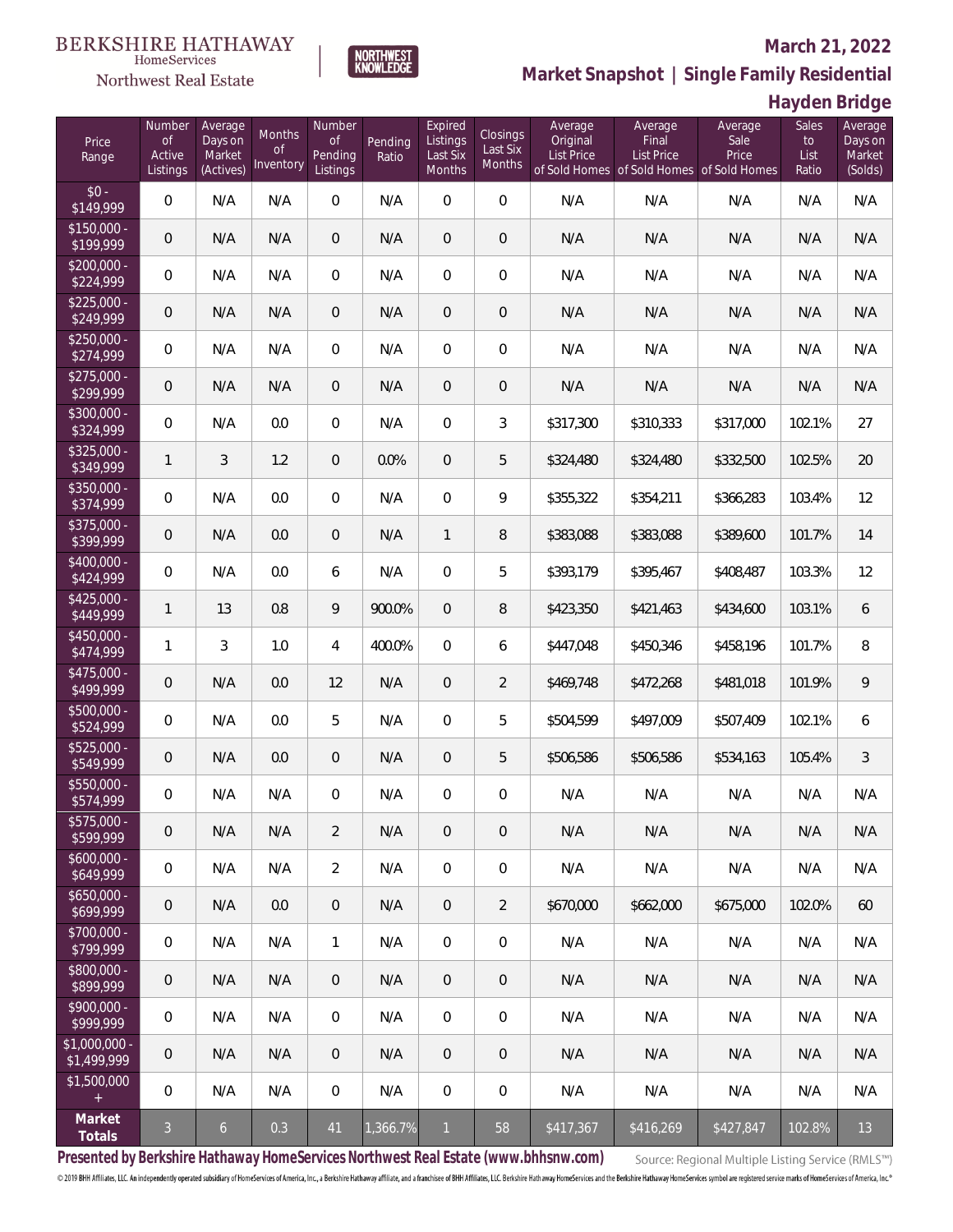## Northwest Real Estate

### **March 21, 2022**



# **Market Snapshot | Single Family Residential**

**Thurston**

| Price<br>Range               | Number<br><b>of</b><br>Active<br>Listings | Average<br>Days on<br>Market<br>(Actives) | <b>Months</b><br>Οf<br>Inventory | Number<br>$\mathsf{of}$<br>Pending<br>Listings | Pending<br>Ratio | Expired<br>Listings<br>Last Six<br>Months | Closings<br>Last Six<br><b>Months</b> | Average<br>Original<br><b>List Price</b> | Average<br>Final<br>List Price | Average<br>Sale<br>Price<br>of Sold Homes of Sold Homes of Sold Homes | Sales<br>to<br>List<br>Ratio | Average<br>Days on<br>Market<br>(Solds) |
|------------------------------|-------------------------------------------|-------------------------------------------|----------------------------------|------------------------------------------------|------------------|-------------------------------------------|---------------------------------------|------------------------------------------|--------------------------------|-----------------------------------------------------------------------|------------------------------|-----------------------------------------|
| $$0 -$<br>\$149,999          | $\overline{0}$                            | N/A                                       | 0.0                              | $\overline{0}$                                 | N/A              | $\overline{0}$                            | $\mathbf{1}$                          | \$150,000                                | \$99,900                       | \$94,900                                                              | 95.0%                        | 75                                      |
| $$150,000 -$<br>\$199,999    | $\mathbf{1}$                              | 88                                        | N/A                              | $\overline{0}$                                 | 0.0%             | $\overline{0}$                            | $\overline{0}$                        | N/A                                      | N/A                            | N/A                                                                   | N/A                          | N/A                                     |
| $$200,000 -$<br>\$224,999    | $\overline{0}$                            | N/A                                       | 0.0                              | $\mathbf{0}$                                   | N/A              | $\Omega$                                  | $\overline{2}$                        | \$197,000                                | \$197,000                      | \$212,500                                                             | 107.9%                       | 5                                       |
| $$225,000 -$<br>\$249,999    | $\overline{1}$                            | 20                                        | N/A                              | $\overline{0}$                                 | 0.0%             | $\mathbf{1}$                              | $\overline{0}$                        | N/A                                      | N/A                            | N/A                                                                   | N/A                          | N/A                                     |
| $$250,000 -$<br>\$274,999    | $\mathbf{1}$                              | 10                                        | 2.0                              | $\overline{2}$                                 | 200.0%           | $\overline{0}$                            | 3                                     | \$278,267                                | \$268,267                      | \$266,833                                                             | 99.5%                        | 26                                      |
| $$275,000 -$<br>\$299,999    | $\mathbf{1}$                              | 24                                        | 0.5                              | $\overline{2}$                                 | 200.0%           | $\overline{0}$                            | 11                                    | \$286,073                                | \$285,164                      | \$287,836                                                             | 100.9%                       | 13                                      |
| $$300,000 -$<br>\$324,999    | $\mathbf{1}$                              | 157                                       | 0.9                              | $\mathbf{1}$                                   | 100.0%           | $\overline{0}$                            | $\overline{7}$                        | \$339,414                                | \$335,829                      | \$312,000                                                             | 92.9%                        | 12                                      |
| $$325,000 -$<br>\$349,999    | $\overline{2}$                            | 29                                        | 1.1                              | $\overline{4}$                                 | 200.0%           | $\overline{0}$                            | 11                                    | \$330,218                                | \$324,755                      | \$334,764                                                             | 103.1%                       | 20                                      |
| $$350,000 -$<br>\$374,999    | $\mathbf{1}$                              | 19                                        | 0.3                              | 6                                              | 600.0%           | $\overline{0}$                            | 22                                    | \$357,723                                | \$354,495                      | \$359,932                                                             | 101.5%                       | 16                                      |
| $$375,000 -$<br>\$399,999    | 3                                         | $\overline{4}$                            | 1.8                              | 5                                              | 166.7%           | $\overline{0}$                            | 10                                    | \$378,690                                | \$378,700                      | \$384,711                                                             | 101.6%                       | 14                                      |
| $$400,000 -$<br>\$424,999    | $\mathbf{1}$                              | 4                                         | 0.3                              | $\overline{2}$                                 | 200.0%           | $\mathbf{1}$                              | 18                                    | \$414,328                                | \$410,768                      | \$411,657                                                             | 100.2%                       | 23                                      |
| $$425,000 -$<br>\$449,999    | $\overline{0}$                            | N/A                                       | 0.0                              | 3                                              | N/A              | 3                                         | 16                                    | \$436,161                                | \$432,164                      | \$434,850                                                             | 100.6%                       | 33                                      |
| $$450,000 -$<br>\$474,999    | $\mathbf{1}$                              | 24                                        | 0.5                              | 5                                              | 500.0%           | $\mathbf{1}$                              | 12                                    | \$450,725                                | \$457,835                      | \$460,218                                                             | 100.5%                       | 10                                      |
| $$475,000 -$<br>\$499,999    | 4                                         | 11                                        | 2.0                              | 9                                              | 225.0%           | $\overline{0}$                            | 12                                    | \$486,815                                | \$479,108                      | \$482,100                                                             | 100.6%                       | 26                                      |
| \$500,000 -<br>\$524,999     | $\overline{0}$                            | N/A                                       | 0.0                              | 5                                              | N/A              | $\overline{0}$                            | $\overline{7}$                        | \$482,845                                | \$501,860                      | \$507,003                                                             | 101.0%                       | $\overline{7}$                          |
| \$525,000 -<br>\$549,999     | $\overline{0}$                            | N/A                                       | 0.0                              | 6                                              | N/A              | $\overline{0}$                            | 13                                    | \$512,218                                | \$528,356                      | \$531,972                                                             | 100.7%                       | 6                                       |
| \$550,000 -<br>\$574,999     | 0                                         | N/A                                       | 0.0                              | 3                                              | N/A              | $\overline{0}$                            | $\mathbf{1}$                          | \$569,900                                | \$549,000                      | \$559,000                                                             | 101.8%                       | 32                                      |
| \$575,000 -<br>\$599,999     | $\mathbf 0$                               | N/A                                       | 0.0                              | 3                                              | N/A              | 0                                         | 6                                     | \$574,650                                | \$567,150                      | \$579,833                                                             | 102.2%                       | 11                                      |
| $$600,000 -$<br>\$649,999    | 1                                         | 80                                        | 3.0                              | $\mathbf 0$                                    | 0.0%             | $\mathbf 0$                               | $\overline{2}$                        | \$592,000                                | \$592,000                      | \$600,250                                                             | 101.4%                       | 10                                      |
| $$650,000 -$<br>\$699,999    | $\mathbf{1}$                              | 5                                         | 1.2                              | $\mathbf{0}$                                   | 0.0%             | $\overline{0}$                            | 5                                     | \$683,800                                | \$673,800                      | \$683,460                                                             | 101.4%                       | 5                                       |
| \$700,000 -<br>\$799,999     | $\mathbf{1}$                              | 97                                        | 1.2                              | $\mathbf{1}$                                   | 100.0%           | $\overline{0}$                            | 5                                     | \$756,740                                | \$756,740                      | \$760,960                                                             | 100.6%                       | 22                                      |
| \$800,000 -<br>\$899,999     | 0                                         | N/A                                       | 0.0                              | $\overline{1}$                                 | N/A              | $\overline{0}$                            | $\overline{2}$                        | \$859,500                                | \$859,500                      | \$847,500                                                             | 98.6%                        | 6                                       |
| \$900,000 -<br>\$999,999     | $\mathbf{1}$                              | 4                                         | 6.0                              | $\mathbf 0$                                    | 0.0%             | $\mathbf{1}$                              | $\mathbf{1}$                          | \$950,000                                | \$950,000                      | \$950,000                                                             | 100.0%                       | 37                                      |
| \$1,000,000 -<br>\$1,499,999 | $\mathbf 0$                               | N/A                                       | N/A                              | $\mathbf{0}$                                   | N/A              | $\mathbf 0$                               | 0                                     | N/A                                      | N/A                            | N/A                                                                   | N/A                          | N/A                                     |
| \$1,500,000<br>$+$           | $\,0\,$                                   | N/A                                       | N/A                              | $\mathbf 0$                                    | N/A              | $\mathbf 0$                               | $\mathbf 0$                           | N/A                                      | N/A                            | N/A                                                                   | N/A                          | N/A                                     |
| Market<br>Totals             | 21                                        | 31                                        | 0.8                              | 58                                             | 276.2%           | $\overline{7}$                            | 167                                   | \$437,065                                | \$436,141                      | \$439,306                                                             | 100.7%                       | 17                                      |

**Presented by Berkshire Hathaway HomeServices Northwest Real Estate (www.bhhsnw.com)**

Source: Regional Multiple Listing Service (RMLS™)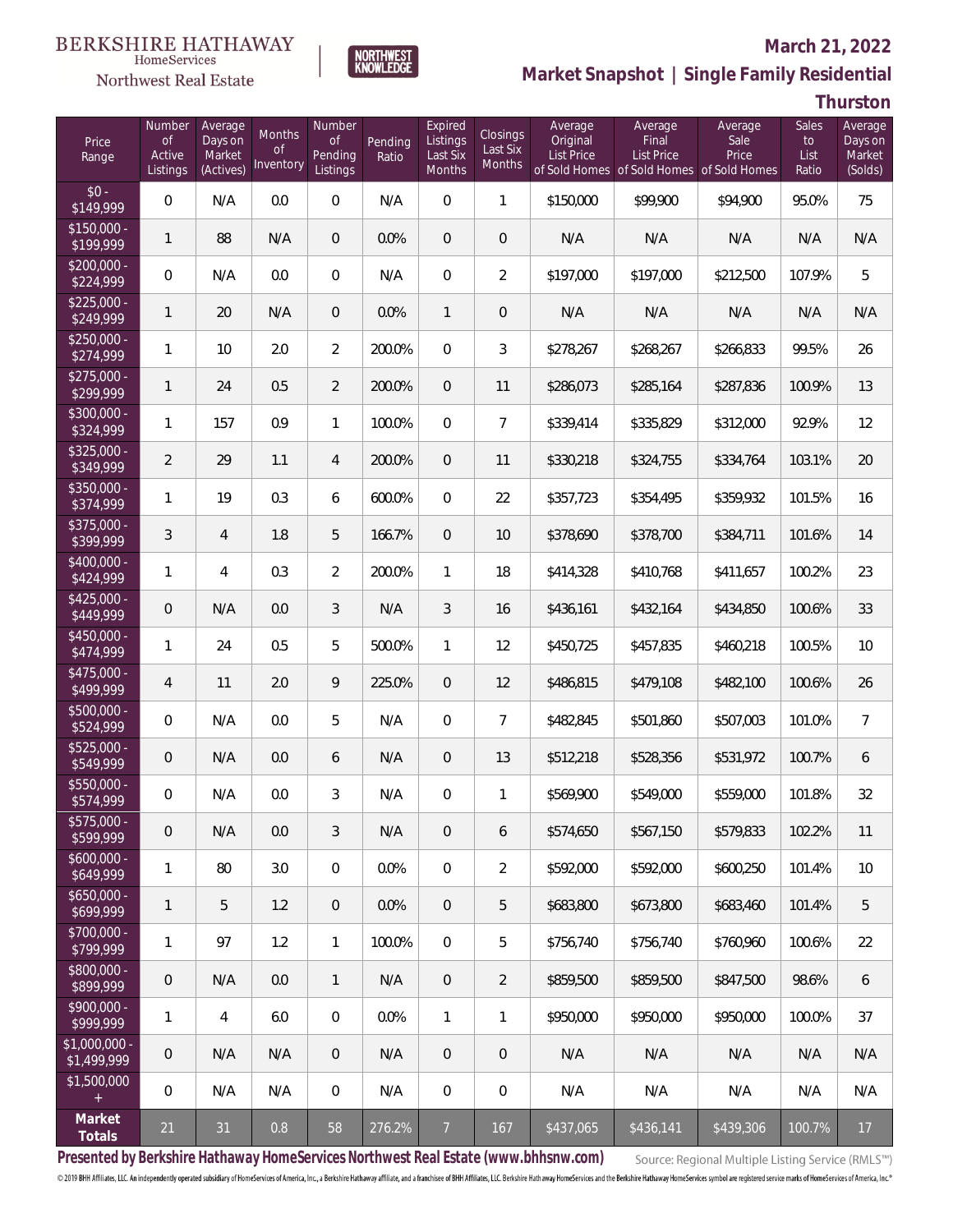# $\begin{array}{llll} \texttt{BERKSHIRE} \texttt{ HATHAWAY} \\ \texttt{\tiny HomeServices} \end{array}$

### Northwest Real Estate

#### **March 21, 2022**



| North Gilham |  |  |
|--------------|--|--|
|--------------|--|--|

| Price<br>Range               | Number<br><b>of</b><br>Active<br>Listings | Average<br>Days on<br>Market<br>(Actives) | Months<br>0f<br>Inventory | Number<br><b>of</b><br>Pending<br>Listings | Pending<br>Ratio | Expired<br>Listings<br>Last Six<br>Months | Closings<br>Last Six<br>Months | Average<br>Original<br><b>List Price</b> | Average<br>Final<br><b>List Price</b><br>of Sold Homes of Sold Homes of Sold Homes | Average<br>Sale<br>Price | Sales<br>to<br>List<br>Ratio | Average<br>Days on<br>Market<br>(Solds) |
|------------------------------|-------------------------------------------|-------------------------------------------|---------------------------|--------------------------------------------|------------------|-------------------------------------------|--------------------------------|------------------------------------------|------------------------------------------------------------------------------------|--------------------------|------------------------------|-----------------------------------------|
| $$0 -$<br>\$149,999          | 0                                         | N/A                                       | 0.0                       | $\overline{0}$                             | N/A              | $\overline{0}$                            | $\mathbf{1}$                   | \$129,900                                | \$129,900                                                                          | \$134,000                | 103.2%                       | 33                                      |
| $$150,000 -$<br>\$199,999    | 0                                         | N/A                                       | N/A                       | $\overline{0}$                             | N/A              | $\overline{0}$                            | $\overline{0}$                 | N/A                                      | N/A                                                                                | N/A                      | N/A                          | N/A                                     |
| $$200,000 -$<br>\$224,999    | 0                                         | N/A                                       | N/A                       | $\overline{0}$                             | N/A              | $\overline{0}$                            | $\overline{0}$                 | N/A                                      | N/A                                                                                | N/A                      | N/A                          | N/A                                     |
| $$225,000 -$<br>\$249,999    | 0                                         | N/A                                       | N/A                       | $\overline{0}$                             | N/A              | $\overline{0}$                            | $\mathbf 0$                    | N/A                                      | N/A                                                                                | N/A                      | N/A                          | N/A                                     |
| $$250,000 -$<br>\$274,999    | 0                                         | N/A                                       | N/A                       | $\overline{0}$                             | N/A              | $\overline{0}$                            | 0                              | N/A                                      | N/A                                                                                | N/A                      | N/A                          | N/A                                     |
| $$275,000 -$<br>\$299,999    | 0                                         | N/A                                       | 0.0                       | $\overline{0}$                             | N/A              | $\overline{0}$                            | $\mathbf{1}$                   | \$290,000                                | \$290,000                                                                          | \$285,000                | 98.3%                        | $\mathbf{1}$                            |
| $$300,000 -$<br>\$324,999    | $\mathbf{1}$                              | $\overline{a}$                            | N/A                       | $\Omega$                                   | 0.0%             | $\mathbf 0$                               | 0                              | N/A                                      | N/A                                                                                | N/A                      | N/A                          | N/A                                     |
| $$325,000 -$<br>\$349,999    | 0                                         | N/A                                       | 0.0                       | $\overline{0}$                             | N/A              | $\overline{0}$                            | $\overline{2}$                 | \$304,500                                | \$304,500                                                                          | \$336,250                | 110.4%                       | 5                                       |
| $$350,000 -$<br>\$374,999    | 0                                         | N/A                                       | 0.0                       | $\Omega$                                   | N/A              | $\overline{0}$                            | 5                              | \$340,000                                | \$340,000                                                                          | \$358,900                | 105.6%                       | 6                                       |
| $$375,000 -$<br>\$399,999    | 0                                         | N/A                                       | 0.0                       | $\mathbf{1}$                               | N/A              | $\overline{0}$                            | $\overline{2}$                 | \$389,950                                | \$384,956                                                                          | \$385,000                | 100.0%                       | 18                                      |
| $$400,000 -$<br>\$424,999    | 0                                         | N/A                                       | 0.0                       | $\mathbf{1}$                               | N/A              | $\overline{0}$                            | $\overline{7}$                 | \$416,271                                | \$412,700                                                                          | \$411,214                | 99.6%                        | 23                                      |
| $$425,000 -$<br>\$449,999    | $\overline{2}$                            | 36                                        | 2.4                       | $\mathbf{1}$                               | 50.0%            | $\overline{0}$                            | 5                              | \$437,980                                | \$437,980                                                                          | \$437,980                | 100.0%                       | 10                                      |
| $$450,000 -$<br>\$474,999    | 0                                         | N/A                                       | 0.0                       | $\mathbf{1}$                               | N/A              | $\Omega$                                  | 9                              | \$453,200                                | \$447,644                                                                          | \$458,211                | 102.4%                       | 5                                       |
| $$475,000 -$<br>\$499,999    | 1                                         | 34                                        | 1.5                       | $\mathbf{1}$                               | 100.0%           | $\overline{0}$                            | $\overline{4}$                 | \$465,950                                | \$468,450                                                                          | \$489,575                | 104.5%                       | 19                                      |
| $$500,000 -$<br>\$524,999    | 0                                         | N/A                                       | 0.0                       | $\Omega$                                   | N/A              | $\Omega$                                  | 6                              | \$514,400                                | \$511,900                                                                          | \$512,838                | 100.2%                       | $\overline{7}$                          |
| \$525,000 -<br>\$549,999     | 0                                         | N/A                                       | 0.0                       | 5                                          | N/A              | $\overline{0}$                            | 6                              | \$532,750                                | \$527,750                                                                          | \$532,013                | 100.8%                       | 6                                       |
| $$550,000 -$<br>\$574,999    | 0                                         | N/A                                       | 0.0                       | 4                                          | N/A              | $\Omega$                                  | 3                              | \$553,000                                | \$553,000                                                                          | \$563,011                | 101.8%                       | $\mathbf{1}$                            |
| \$575,000 -<br>\$599,999     | 1                                         | 10                                        | 0.8                       | $\overline{2}$                             | 200.0%           | $\mathbf 0$                               | 8                              | \$590,500                                | \$586,000                                                                          | \$587,119                | 100.2%                       | 17                                      |
| $$600,000 -$<br>\$649,999    | 1                                         | $\boldsymbol{0}$                          | 0.8                       | $\overline{2}$                             | 200.0%           | $\mathbb O$                               | 8                              | \$614,975                                | \$619,725                                                                          | \$625,713                | 101.0%                       | $\overline{7}$                          |
| $$650,000 -$<br>\$699,999    | 1                                         | 112                                       | $1.0\,$                   | $\mathbf{1}$                               | 100.0%           | $\overline{0}$                            | 6                              | \$659,817                                | \$655,467                                                                          | \$660,150                | 100.7%                       | 13                                      |
| $$700,000 -$<br>\$799,999    | 1                                         | 17                                        | 0.5                       | $\mathbf{1}$                               | 100.0%           | 0                                         | 13                             | \$762,692                                | \$750,231                                                                          | \$749,435                | 99.9%                        | 28                                      |
| $$800,000 -$<br>\$899,999    | 1                                         | 3                                         | 0.8                       | $\mathbf{1}$                               | 100.0%           | $\overline{0}$                            | 8                              | \$853,750                                | \$828,750                                                                          | \$843,438                | 101.8%                       | 28                                      |
| $$900,000 -$<br>\$999,999    | 1                                         | 28                                        | 0.7                       | $\mathbf{1}$                               | 100.0%           | 0                                         | 9                              | \$944,222                                | \$935,944                                                                          | \$937,847                | 100.2%                       | 12                                      |
| \$1,000,000 -<br>\$1,499,999 | 0                                         | N/A                                       | 0.0                       | $\overline{0}$                             | N/A              | $\overline{0}$                            | 5                              | \$1,194,000                              | \$1,194,000                                                                        | \$1,205,000              | 100.9%                       | 13                                      |
| \$1,500,000<br>$\pm$         | 0                                         | N/A                                       | N/A                       | $\overline{0}$                             | N/A              | $\mathbf 0$                               | 0                              | N/A                                      | N/A                                                                                | N/A                      | N/A                          | N/A                                     |
| Market<br>Totals             | $10\,$                                    | $28\,$                                    | 0.6                       | $22\,$                                     | 220.0%           | $\boldsymbol{0}$                          | 108                            | \$623,267                                | \$617,891                                                                          | \$623,926                | 101.0%                       | 14                                      |

NORTHWEST<br>KNOWLFDGF

**Presented by Berkshire Hathaway HomeServices Northwest Real Estate (www.bhhsnw.com)**

Source: Regional Multiple Listing Service (RMLS™)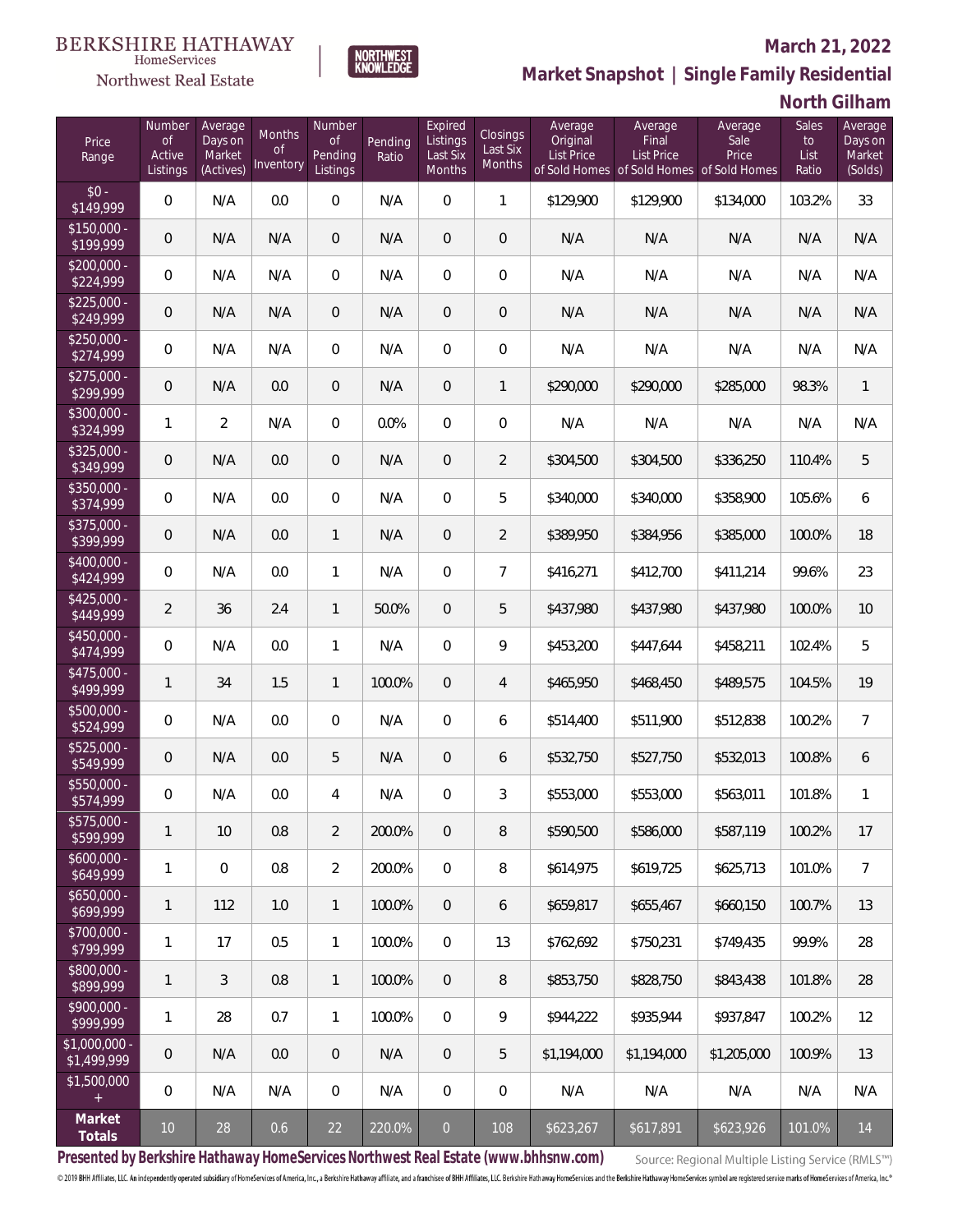#### **March 21, 2022**

Average Days on

**Ferry Street Bridge**

Sales



Number

Months

Expired **Listings** 

**Closings** 

Average **Original** 

**Market Snapshot | Single Family Residential**

Average **Sale** 

Average Final

#### BERKSHIRE HATHAWAY HomeServices

Northwest Real Estate

Number

 $\frac{1}{2}$ 

Average Days on

| Price<br>Range               | <b>of</b><br>Active<br>Listings | Days on<br>Market<br>(Actives) | Months<br>0f<br>Inventory | <b>of</b><br>Pending<br>Listings | Pending<br>Ratio | Listings<br>Last Six<br>Months | Closings<br>Last Six<br>Months | Original<br><b>List Price</b> | Final<br><b>List Price</b><br>of Sold Homes of Sold Homes of Sold Homes | Sale<br>Price | to<br>List<br>Ratio | Days or<br>Market<br>(Solds) |
|------------------------------|---------------------------------|--------------------------------|---------------------------|----------------------------------|------------------|--------------------------------|--------------------------------|-------------------------------|-------------------------------------------------------------------------|---------------|---------------------|------------------------------|
| $$0 -$<br>\$149,999          | $\overline{0}$                  | N/A                            | N/A                       | $\mathbf{0}$                     | N/A              | $\bigcirc$                     | $\overline{0}$                 | N/A                           | N/A                                                                     | N/A           | N/A                 | N/A                          |
| \$150,000 -<br>\$199,999     | 0                               | N/A                            | N/A                       | $\overline{0}$                   | N/A              | $\overline{0}$                 | $\overline{0}$                 | N/A                           | N/A                                                                     | N/A           | N/A                 | N/A                          |
| \$200,000 -<br>\$224,999     | $\overline{0}$                  | N/A                            | N/A                       | $\overline{0}$                   | N/A              | $\overline{0}$                 | $\overline{0}$                 | N/A                           | N/A                                                                     | N/A           | N/A                 | N/A                          |
| $$225,000 -$<br>\$249,999    | $\overline{0}$                  | N/A                            | 0.0                       | $\overline{0}$                   | N/A              | $\overline{0}$                 | $\mathbf{1}$                   | \$189,000                     | \$189,000                                                               | \$230,000     | 121.7%              | $\mathbf{1}$                 |
| $$250,000 -$<br>\$274,999    | $\overline{0}$                  | N/A                            | 0.0                       | $\overline{0}$                   | N/A              | $\overline{0}$                 | 1                              | \$270,000                     | \$270,000                                                               | \$270,000     | 100.0%              | 5                            |
| $$275,000 -$<br>\$299,999    | $\overline{0}$                  | N/A                            | N/A                       | $\overline{0}$                   | N/A              | $\overline{0}$                 | $\overline{0}$                 | N/A                           | N/A                                                                     | N/A           | N/A                 | N/A                          |
| \$300,000 -<br>\$324,999     | 0                               | N/A                            | 0.0                       | $\overline{2}$                   | N/A              | $\mathbf{1}$                   | 1                              | \$299,000                     | \$299,000                                                               | \$307,000     | 102.7%              | $\overline{4}$               |
| \$325,000 -<br>\$349,999     | $\overline{0}$                  | N/A                            | 0.0                       | $\overline{0}$                   | N/A              | $\mathbf{0}$                   | $\mathbf{1}$                   | \$310,000                     | \$310,000                                                               | \$330,000     | 106.5%              | $\overline{2}$               |
| \$350,000 -<br>\$374,999     | $\overline{0}$                  | N/A                            | 0.0                       | $\overline{2}$                   | N/A              | $\overline{0}$                 | $\overline{7}$                 | \$366,543                     | \$362,971                                                               | \$363,929     | 100.3%              | 16                           |
| \$375,000 -<br>\$399,999     | 1                               | 17                             | 0.5                       | $\overline{2}$                   | 200.0%           | $\mathbf{1}$                   | 11                             | \$385,527                     | \$382,891                                                               | \$386,355     | 100.9%              | 21                           |
| \$400,000 -<br>\$424,999     | $\overline{0}$                  | N/A                            | 0.0                       | $\overline{2}$                   | N/A              | $\overline{0}$                 | 13                             | \$411,715                     | \$405,946                                                               | \$415,269     | 102.3%              | 24                           |
| \$425,000 -<br>\$449,999     | 0                               | N/A                            | 0.0                       | $\overline{0}$                   | N/A              | $\mathbf{1}$                   | 8                              | \$429,219                     | \$423,550                                                               | \$435,425     | 102.8%              | 24                           |
| $$450,000 -$<br>\$474,999    | 1                               | 13                             | 0.6                       | $\mathbf{1}$                     | 100.0%           | $\overline{0}$                 | 10                             | \$447,000                     | \$447,000                                                               | \$457,800     | 102.4%              | 14                           |
| \$475,000 -<br>\$499,999     | $\overline{2}$                  | 25                             | 1.3                       | $\overline{4}$                   | 200.0%           | $\mathbf{1}$                   | 9                              | \$476,322                     | \$470,656                                                               | \$481,500     | 102.3%              | 49                           |
| \$500,000 -<br>\$524,999     | $\overline{0}$                  | N/A                            | 0.0                       | $\mathbf{1}$                     | N/A              | $\overline{0}$                 | 6                              | \$508,500                     | \$496,500                                                               | \$509,788     | 102.7%              | 24                           |
| \$525,000 -<br>\$549,999     | $\mathbf{1}$                    | 4                              | 0.5                       | $\overline{0}$                   | 0.0%             | $\mathbf{0}$                   | 12                             | \$516,333                     | \$515,917                                                               | \$532,983     | 103.3%              | $8\,$                        |
| \$550,000 -<br>\$574,999     | 1                               | 4                              | 0.7                       | $\overline{0}$                   | 0.0%             | $\overline{0}$                 | 9                              | \$551,389                     | \$547,489                                                               | \$559,542     | 102.2%              | 16                           |
| \$575,000 -<br>\$599,999     | $\mathbf 0$                     | N/A                            | 0.0                       | 2                                | N/A              | $\overline{2}$                 | 3                              | \$589,300                     | \$581,000                                                               | \$580,833     | 100.0%              | 24                           |
| \$600,000 -<br>\$649,999     | 1                               | $\mathfrak{Z}$                 | 2.0                       | $\mathfrak{Z}$                   | 300.0%           | 1                              | 3                              | \$612,667                     | \$612,667                                                               | \$616,333     | 100.6%              | $\overline{2}$               |
| $$650,000 -$<br>\$699,999    | 3                               | 60                             | 2.6                       | $\overline{2}$                   | 66.7%            | $\overline{0}$                 | 7                              | \$677,700                     | \$661,414                                                               | \$672,486     | 101.7%              | 28                           |
| \$700,000 -<br>\$799,999     | $\overline{2}$                  | 36                             | 0.8                       | $\mathbf 0$                      | 0.0%             | $\,0\,$                        | 16                             | \$734,150                     | \$726,644                                                               | \$735,453     | 101.2%              | 11                           |
| \$800,000 -<br>\$899,999     | 0                               | N/A                            | 0.0                       | $\mathbf{1}$                     | N/A              | $\mathsf{O}\xspace$            | 5                              | \$865,800                     | \$854,800                                                               | \$840,000     | 98.3%               | 17                           |
| \$900,000 -<br>\$999,999     | 0                               | N/A                            | 0.0                       | 2                                | N/A              | $\overline{0}$                 | 5                              | \$933,800                     | \$916,000                                                               | \$926,000     | 101.1%              | 46                           |
| \$1,000,000 -<br>\$1,499,999 | 1                               | 38                             | 0.6                       | 4                                | 400.0%           | $\overline{0}$                 | 10                             | \$1,201,400                   | \$1,193,900                                                             | \$1,201,600   | 100.6%              | 19                           |
| \$1,500,000<br>$+$           | 0                               | N/A                            | 0.0                       | $\mathbf 0$                      | N/A              | 0                              | $\overline{2}$                 | \$1,650,000                   | \$1,650,000                                                             | \$1,562,500   | 94.7%               | 8                            |
| Market<br>Totals             | 13                              | 29                             | 0.6                       | 28                               | 215.4%           | $\overline{7}$                 | 140                            | \$600,252                     | \$594,427                                                               | \$601,824     | 101.2%              | 20                           |
|                              |                                 |                                |                           |                                  |                  |                                |                                |                               |                                                                         |               |                     |                              |

**Presented by Berkshire Hathaway HomeServices Northwest Real Estate (www.bhhsnw.com)**

Source: Regional Multiple Listing Service (RMLS™)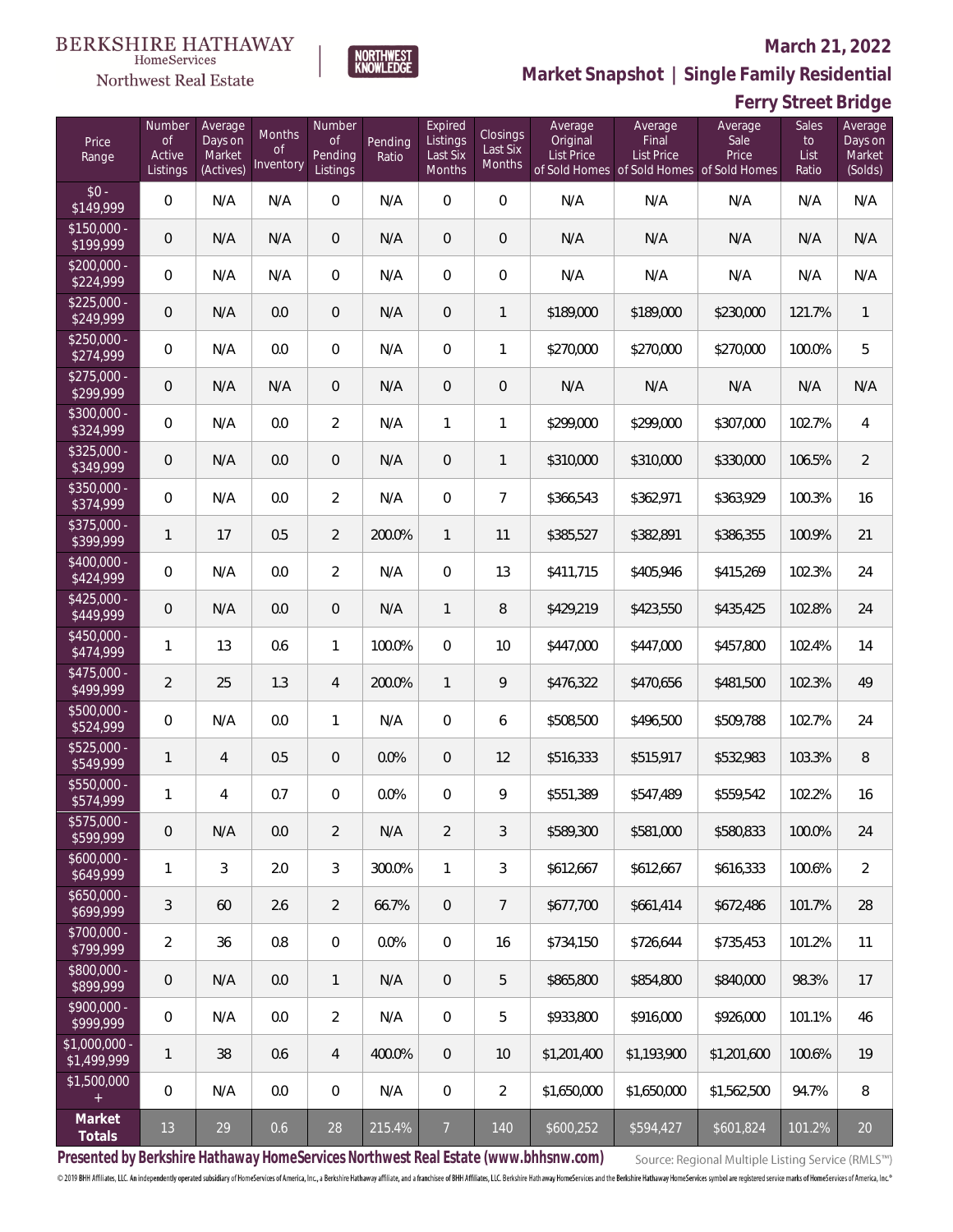

### **March 21, 2022**

**Market Snapshot | Single Family Residential**

## **East Eugene**

| Price<br>Range                      | Number<br><b>of</b><br>Active<br>Listings | Average<br>Days on<br>Market<br>(Actives) | <b>Months</b><br><b>of</b><br>Inventory | Number<br><b>of</b><br>Pending<br>Listings | Pending<br>Ratio | Expired<br>Listings<br>Last Six<br>Months | Closings<br>Last Six<br>Months | Average<br>Original<br><b>List Price</b> | Average<br>Final<br>List Price<br>of Sold Homes of Sold Homes of Sold Homes | Average<br>Sale<br>Price | Sales<br>to<br>List<br>Ratio | Average<br>Days on<br>Market<br>(Solds) |
|-------------------------------------|-------------------------------------------|-------------------------------------------|-----------------------------------------|--------------------------------------------|------------------|-------------------------------------------|--------------------------------|------------------------------------------|-----------------------------------------------------------------------------|--------------------------|------------------------------|-----------------------------------------|
| $$0 -$<br>\$149,999                 | $\overline{0}$                            | N/A                                       | N/A                                     | $\Omega$                                   | N/A              | $\Omega$                                  | $\overline{0}$                 | N/A                                      | N/A                                                                         | N/A                      | N/A                          | N/A                                     |
| $$150,000 -$<br>$\sqrt{$199,999}$   | $\overline{0}$                            | N/A                                       | 0.0                                     | $\overline{0}$                             | N/A              | $\overline{0}$                            | $\mathbf{1}$                   | \$239,000                                | \$199,900                                                                   | \$187,000                | 93.5%                        | 79                                      |
| $$200,000 -$<br>\$224,999           | $\overline{0}$                            | N/A                                       | N/A                                     | $\mathbf{1}$                               | N/A              | $\overline{0}$                            | $\overline{0}$                 | N/A                                      | N/A                                                                         | N/A                      | N/A                          | N/A                                     |
| $$225,000 -$<br>\$249,999           | $\overline{0}$                            | N/A                                       | N/A                                     | $\overline{0}$                             | N/A              | $\overline{0}$                            | $\overline{0}$                 | N/A                                      | N/A                                                                         | N/A                      | N/A                          | N/A                                     |
| $$250,000 -$<br>\$274,999           | $\overline{0}$                            | N/A                                       | 0.0                                     | $\mathbf{1}$                               | N/A              | $\overline{0}$                            | $\overline{2}$                 | \$249,450                                | \$249,450                                                                   | \$270,000                | 108.2%                       | 5                                       |
| $$275,000 -$<br>\$299,999           | $\mathbf{1}$                              | 3                                         | 3.0                                     | $\overline{2}$                             | 200.0%           | $\overline{0}$                            | $\overline{2}$                 | \$289,500                                | \$277,500                                                                   | \$280,500                | 101.1%                       | 16                                      |
| $$300,000 -$<br>\$324,999           | $\mathbf{0}$                              | N/A                                       | 0.0                                     | $\mathbf{1}$                               | N/A              | 1                                         | 1                              | \$305,000                                | \$299,500                                                                   | \$304,900                | 101.8%                       | $\overline{2}$                          |
| $$325,000 -$<br>\$349,999           | $\mathbf 0$                               | N/A                                       | 0.0                                     | $\mathbf{1}$                               | N/A              | $\overline{0}$                            | 8                              | \$333,988                                | \$333,988                                                                   | \$335,250                | 100.4%                       | 13                                      |
| $$350,000 -$<br>\$374,999           | 1                                         | 97                                        | 0.8                                     | $\mathbf{1}$                               | 100.0%           | $\Omega$                                  | 8                              | \$376,672                                | \$358,060                                                                   | \$361,946                | 101.1%                       | 33                                      |
| $$375,000 -$<br>\$399,999           | $\mathbf 0$                               | N/A                                       | 0.0                                     | $\mathbf{1}$                               | N/A              | 0                                         | 15                             | \$385,998                                | \$387,246                                                                   | \$386,615                | 99.8%                        | 29                                      |
| $$400,000 -$<br>\$424,999           | 1                                         | $\overline{4}$                            | 0.5                                     | $\overline{2}$                             | 200.0%           | $\Omega$                                  | 12                             | \$422,567                                | \$419,650                                                                   | \$411,346                | 98.0%                        | 22                                      |
| $$425,000 -$<br>\$449,999           | $\overline{2}$                            | 10                                        | 1.0                                     | $\overline{2}$                             | 100.0%           | $\overline{0}$                            | 12                             | \$418,706                                | \$417,873                                                                   | \$435,708                | 104.3%                       | 13                                      |
| $$450,000 -$<br>\$474,999           | 1                                         | $\Omega$                                  | 0.6                                     | 4                                          | 400.0%           | 1                                         | 10                             | \$463,957                                | \$461,957                                                                   | \$460,077                | 99.6%                        | 9                                       |
| $$475,000 -$<br>\$499,999           | $\mathbf{1}$                              | $\overline{7}$                            | 0.5                                     | 9                                          | 900.0%           | $\overline{2}$                            | 13                             | \$471,357                                | \$471,349                                                                   | \$481,768                | 102.2%                       | 16                                      |
| $$500,000 -$<br>\$524,999           | $\mathbf 0$                               | N/A                                       | 0.0                                     | 1                                          | N/A              | $\overline{0}$                            | 12                             | \$496,243                                | \$496,243                                                                   | \$511,231                | 103.0%                       | 10                                      |
| $$525,000 -$<br>\$549,999           | $\overline{2}$                            | $\overline{4}$                            | 2.4                                     | 3                                          | 150.0%           | $\overline{0}$                            | 5                              | \$548,780                                | \$530,780                                                                   | \$536,980                | 101.2%                       | 37                                      |
| \$550,000 -<br>\$574,999            | 0                                         | N/A                                       | 0.0                                     | 1                                          | N/A              | $\overline{0}$                            | 12                             | \$536,497                                | \$532,347                                                                   | \$561,682                | 105.5%                       | 65                                      |
| \$575,000 -<br>\$599,999            | 1                                         | 5                                         | $1.0\,$                                 | $\overline{2}$                             | 200.0%           | $\overline{2}$                            | 6                              | \$579,066                                | \$569,066                                                                   | \$588,500                | 103.4%                       | 16                                      |
| $$600,000 -$<br>\$649,999           | $\overline{2}$                            | 90                                        | 1.2                                     | $\overline{2}$                             | 100.0%           | $\overline{0}$                            | 10                             | \$682,042                                | \$650,590                                                                   | \$629,400                | 96.7%                        | 46                                      |
| $$650,000 -$<br>\$699,999           | $\boldsymbol{0}$                          | N/A                                       | 0.0                                     | $\mathbf{1}$                               | N/A              | $\overline{0}$                            | $\overline{7}$                 | \$647,357                                | \$641,643                                                                   | \$663,743                | 103.4%                       | 8                                       |
| \$700,000 -<br>\$799,999            | $\overline{2}$                            | 24                                        | 2.4                                     | 4                                          | 200.0%           | $\mathbf{1}$                              | 5                              | \$744,800                                | \$744,800                                                                   | \$748,000                | 100.4%                       | 12                                      |
| $\frac{1}{1800,000}$ -<br>\$899,999 | 0                                         | N/A                                       | 0.0                                     | 3                                          | N/A              | $\overline{0}$                            | $\overline{7}$                 | \$854,129                                | \$830,271                                                                   | \$842,650                | 101.5%                       | 35                                      |
| \$900,000 -<br>\$999,999            | 0                                         | N/A                                       | 0.0                                     | $\overline{2}$                             | N/A              | $\mathbf{1}$                              | 3                              | \$983,333                                | \$956,667                                                                   | \$942,500                | 98.5%                        | 23                                      |
| $$1,000,000$ -<br>\$1,499,999       | $\mathbf 0$                               | N/A                                       | 0.0                                     | 3                                          | N/A              | $\mathbf 0$                               | 8                              | \$1,179,625                              | \$1,168,500                                                                 | \$1,153,250              | 98.7%                        | 29                                      |
| \$1,500,000<br>$+$                  | 3                                         | 158                                       | 9.0                                     | $\mathbf 0$                                | 0.0%             | $\mathbb O$                               | $\overline{2}$                 | \$2,372,500                              | \$2,372,500                                                                 | \$2,228,500              | 93.9%                        | 28                                      |
| Market<br>Totals                    | 17                                        | $50\,$                                    | 0.6                                     | $47\,$                                     | 276.5%           | $\,8\,$                                   | 161                            | \$563,712                                | \$556,543                                                                   | \$560,113                | 100.6%                       | 25                                      |

**NORTHWEST**<br>KNOWLEDGE

**Presented by Berkshire Hathaway HomeServices Northwest Real Estate (www.bhhsnw.com)**

Source: Regional Multiple Listing Service (RMLS™)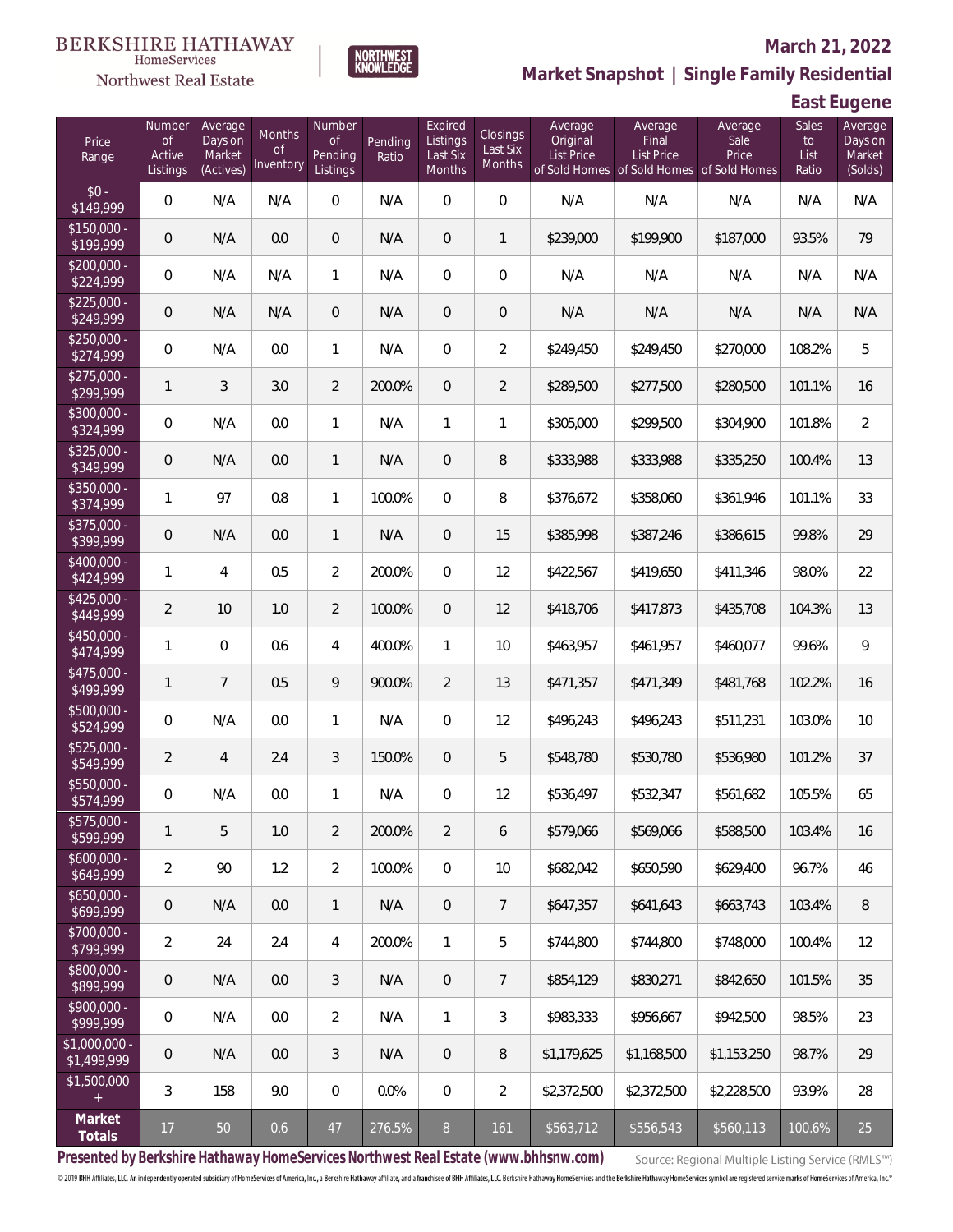#### **March 21, 2022**



**Market Snapshot | Single Family Residential**

# $\begin{array}{llll} \texttt{BERKSHIRE} \texttt{ HATHAWAY} \\ \texttt{\tiny HomeServices} \end{array}$

Northwest Real Estate

| Southwest Eugene |  |
|------------------|--|
|------------------|--|

| Price<br>Range                    | Number<br><b>of</b><br>Active<br>Listings | Average<br>Days on<br>Market<br>(Actives) | <b>Months</b><br><b>of</b><br>Inventory | Number<br><b>of</b><br>Pending<br>Listings | Pending<br>Ratio | Expired<br>Listings<br>Last Six<br>Months | Closings<br>Last Six<br>Months | Average<br>Original<br><b>List Price</b> | Average<br>Final<br>List Price<br>of Sold Homes of Sold Homes of Sold Homes | Average<br>Sale<br>Price | Sales<br>$\mathsf{to}$<br>List<br>Ratio | Average<br>Days on<br>Market<br>(Solds) |
|-----------------------------------|-------------------------------------------|-------------------------------------------|-----------------------------------------|--------------------------------------------|------------------|-------------------------------------------|--------------------------------|------------------------------------------|-----------------------------------------------------------------------------|--------------------------|-----------------------------------------|-----------------------------------------|
| $$0 -$<br>\$149,999               | $\boldsymbol{0}$                          | N/A                                       | N/A                                     | $\overline{0}$                             | N/A              | $\mathbf 0$                               | $\overline{0}$                 | N/A                                      | N/A                                                                         | N/A                      | N/A                                     | N/A                                     |
| $$150,000 -$<br>\$199,999         | $\mathbf 0$                               | N/A                                       | N/A                                     | $\boldsymbol{0}$                           | N/A              | $\overline{0}$                            | $\mathbf 0$                    | N/A                                      | N/A                                                                         | N/A                      | N/A                                     | N/A                                     |
| $$200,000 -$<br>\$224,999         | $\boldsymbol{0}$                          | N/A                                       | N/A                                     | $\overline{0}$                             | N/A              | $\overline{0}$                            | $\boldsymbol{0}$               | N/A                                      | N/A                                                                         | N/A                      | N/A                                     | N/A                                     |
| $$225,000 -$<br>\$249,999         | $\mathbf 0$                               | N/A                                       | N/A                                     | $\mathbf{1}$                               | N/A              | 1                                         | $\mathbf 0$                    | N/A                                      | N/A                                                                         | N/A                      | N/A                                     | N/A                                     |
| $$250,000 -$<br>\$274,999         | 1                                         | 94                                        | 3.0                                     | $\mathbf{1}$                               | 100.0%           | $\Omega$                                  | $\overline{2}$                 | \$270,000                                | \$260,000                                                                   | \$257,500                | 99.0%                                   | 30 <sup>°</sup>                         |
| $$275,000 -$<br>\$299,999         | $\mathbf 0$                               | N/A                                       | 0.0                                     | $\overline{2}$                             | N/A              | $\overline{0}$                            | $\mathbf{1}$                   | \$275,000                                | \$275,000                                                                   | \$275,000                | 100.0%                                  | $\overline{0}$                          |
| $$300,000 -$<br>\$324,999         | $\boldsymbol{0}$                          | N/A                                       | 0.0                                     | $\mathbf{1}$                               | N/A              | $\mathbf 0$                               | 9                              | \$303,311                                | \$300,433                                                                   | \$311,444                | 103.7%                                  | 17                                      |
| $$325,000 -$<br>\$349,999         | $\mathbf 0$                               | N/A                                       | 0.0                                     | $\overline{2}$                             | N/A              | $\mathbf{1}$                              | $\mathbf{1}$                   | \$325,000                                | \$325,000                                                                   | \$325,000                | 100.0%                                  | $\overline{4}$                          |
| $$350,000 -$<br>\$374,999         | $\boldsymbol{0}$                          | N/A                                       | 0.0                                     | $\mathbf{1}$                               | N/A              | $\overline{0}$                            | 8                              | \$352,975                                | \$349,225                                                                   | \$357,625                | 102.4%                                  | 30                                      |
| $$375,000 -$<br>\$399,999         | $\mathbf 0$                               | N/A                                       | 0.0                                     | 3                                          | N/A              | $\mathbf{1}$                              | 6                              | \$371,500                                | \$371,500                                                                   | \$390,150                | 105.0%                                  | 10                                      |
| $$400,000 -$<br>\$424,999         | $\boldsymbol{0}$                          | N/A                                       | 0.0                                     | $\mathbf{1}$                               | N/A              | $\overline{0}$                            | 10                             | \$393,688                                | \$390,698                                                                   | \$411,350                | 105.3%                                  | 15                                      |
| $$425,000 -$<br>\$449,999         | $\overline{2}$                            | 76                                        | 0.7                                     | $\mathbf{1}$                               | 50.0%            | $\overline{0}$                            | 18                             | \$437,650                                | \$426,544                                                                   | \$435,944                | 102.2%                                  | 19                                      |
| $$450,000 -$<br>\$474,999         | $\overline{2}$                            | 22                                        | 0.9                                     | 3                                          | 150.0%           | $\overline{2}$                            | 14                             | \$445,429                                | \$441,857                                                                   | \$455,491                | 103.1%                                  | 14                                      |
| $$475,000 -$<br>\$499,999         | 1                                         | 12                                        | 0.3                                     | 3                                          | 300.0%           | $\overline{0}$                            | 20                             | \$476,180                                | \$470,780                                                                   | \$483,885                | 102.8%                                  | 24                                      |
| $$500.000 -$<br>$\sqrt{$524,999}$ | 1                                         | $\overline{a}$                            | 0.5                                     | $\overline{0}$                             | 0.0%             | 1                                         | 13                             | \$483,885                                | \$479,654                                                                   | \$510,231                | 106.4%                                  | 8                                       |
| $$525,000 -$<br>\$549,999         | $\mathbf 0$                               | N/A                                       | 0.0                                     | $\overline{0}$                             | N/A              | $\mathbf{1}$                              | $\, 8$                         | \$495,875                                | \$495,875                                                                   | \$530,500                | 107.0%                                  | 12                                      |
| $$550,000 -$<br>\$574,999         | 0                                         | N/A                                       | 0.0                                     | $\mathbf{1}$                               | N/A              | $\overline{0}$                            | 8                              | \$544,869                                | \$544,869                                                                   | \$557,500                | 102.3%                                  | 10                                      |
| \$575,000 -<br>\$599,999          | 1                                         | 6                                         | 0.7                                     | $\mathbf{1}$                               | 100.0%           | 0                                         | 9                              | \$614,711                                | \$603,466                                                                   | \$587,722                | 97.4%                                   | 24                                      |
| $$600,000 -$<br>\$649,999         | 0                                         | N/A                                       | 0.0                                     | $\overline{2}$                             | N/A              | $\mathbf 0$                               | 14                             | \$610,557                                | \$599,129                                                                   | \$621,571                | 103.7%                                  | 14                                      |
| \$650,000 -<br>\$699,999          | 1                                         | 12                                        | 0.6                                     | $7\phantom{.}$                             | 700.0%           | $\overline{0}$                            | 10                             | \$665,820                                | \$658,760                                                                   | \$675,580                | 102.6%                                  | 12                                      |
| \$700,000 -<br>\$799,999          | 3                                         | 15                                        | 1.2                                     | 4                                          | 133.3%           | 3                                         | 15                             | \$737,167                                | \$736,433                                                                   | \$742,234                | 100.8%                                  | 26                                      |
| \$800,000 -<br>\$899,999          | 1                                         | $\overline{4}$                            | 0.7                                     | 5                                          | 500.0%           | $\overline{0}$                            | 9                              | \$849,200                                | \$837,533                                                                   | \$845,444                | 100.9%                                  | $30\,$                                  |
| \$900,000 -<br>\$999,999          | 0                                         | N/A                                       | 0.0                                     | 1                                          | N/A              | $\mathbf 0$                               | 7                              | \$991,271                                | \$933,414                                                                   | \$947,700                | 101.5%                                  | 23                                      |
| \$1,000,000 -<br>\$1,499,999      | 1                                         | 8                                         | 0.5                                     | $\overline{0}$                             | 0.0%             | $\overline{0}$                            | 11                             | \$1,221,273                              | \$1,191,636                                                                 | \$1,156,727              | 97.1%                                   | 43                                      |
| \$1,500,000<br>$^{+}$             | $\overline{0}$                            | N/A                                       | 0.0                                     | $\overline{0}$                             | N/A              | $\mathbb O$                               | 6                              | \$2,065,667                              | \$1,988,000                                                                 | \$1,932,250              | 97.2%                                   | 80                                      |
| Market<br>Totals                  | 14                                        | $27$                                      | $0.4\,$                                 | $40\,$                                     | 285.7%           | 10 <sup>°</sup>                           | 199                            | \$619,693                                | \$608,821                                                                   | \$617,654                | 101.5%                                  | 21                                      |

**Presented by Berkshire Hathaway HomeServices Northwest Real Estate (www.bhhsnw.com)**

Source: Regional Multiple Listing Service (RMLS™)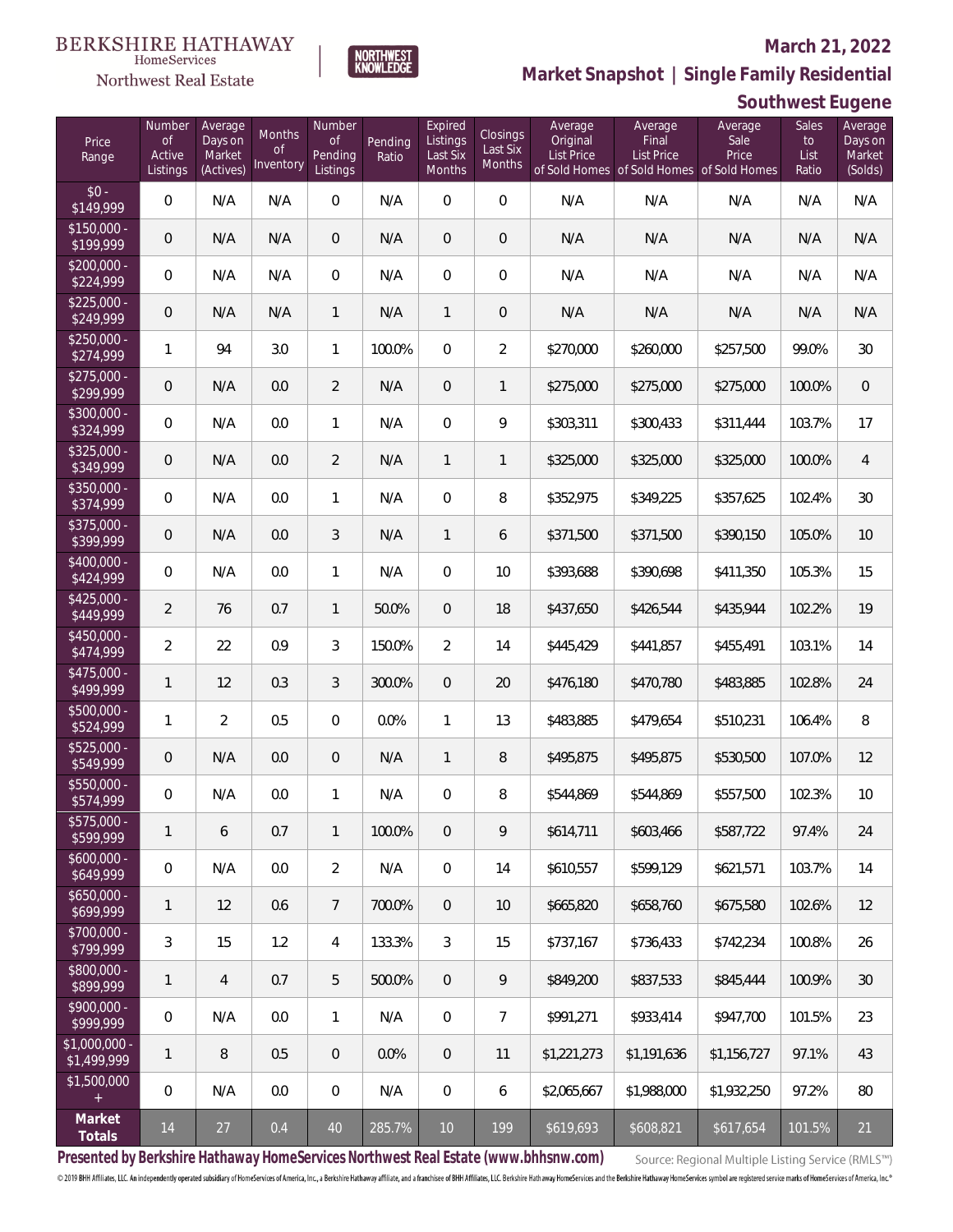### Northwest Real Estate

#### **March 21, 2022**



# **Market Snapshot | Single Family Residential**

**West Eugene**

| Price<br>Range                    | Number<br><b>of</b><br>Active<br>Listings | Average<br>Days on<br>Market<br>(Actives) | <b>Months</b><br><b>of</b><br>Inventory | Number<br><b>of</b><br>Pending<br>Listings | Pending<br>Ratio | Expired<br>Listings<br>Last Six<br>Months | Closings<br>Last Six<br>Months | Average<br>Original<br>List Price | Average<br>Final<br><b>List Price</b><br>of Sold Homes of Sold Homes of Sold Homes | Average<br>Sale<br>Price | Sales<br>to<br>List<br>Ratio | Average<br>Days on<br>Market<br>(Solds) |
|-----------------------------------|-------------------------------------------|-------------------------------------------|-----------------------------------------|--------------------------------------------|------------------|-------------------------------------------|--------------------------------|-----------------------------------|------------------------------------------------------------------------------------|--------------------------|------------------------------|-----------------------------------------|
| $$0 -$<br>\$149,999               | $\overline{0}$                            | N/A                                       | 0.0                                     | $\overline{0}$                             | N/A              | $\overline{0}$                            | 1                              | \$89,000                          | \$89,000                                                                           | \$89,000                 | 100.0%                       | $\overline{0}$                          |
| $$150,000 -$<br>\$199,999         | $\overline{0}$                            | N/A                                       | 0.0                                     | $\overline{0}$                             | N/A              | $\overline{0}$                            | $\overline{2}$                 | \$187,500                         | \$187,500                                                                          | \$177,500                | 94.7%                        | $\overline{0}$                          |
| $$200,000 -$<br>\$224,999         | $\overline{0}$                            | N/A                                       | 0.0                                     | $\mathbf{1}$                               | N/A              | $\Omega$                                  | 1                              | \$220,000                         | \$220,000                                                                          | \$222,500                | 101.1%                       | $\overline{2}$                          |
| $$225,000 -$<br>\$249,999         | $\overline{0}$                            | N/A                                       | 0.0                                     | $\overline{0}$                             | N/A              | $\overline{0}$                            | $\mathbf{1}$                   | \$240,000                         | \$240,000                                                                          | \$240,000                | 100.0%                       | $\overline{0}$                          |
| $$250,000 -$<br>\$274,999         | $\overline{0}$                            | N/A                                       | 0.0                                     | $\overline{2}$                             | N/A              | $\overline{0}$                            | 3                              | \$289,667                         | \$278,333                                                                          | \$255,000                | 91.6%                        | 51                                      |
| $$275,000 -$<br>\$299,999         | $\overline{0}$                            | N/A                                       | 0.0                                     | $\overline{4}$                             | N/A              | $\mathbf{1}$                              | 4                              | \$291,125                         | \$291,125                                                                          | \$287,125                | 98.6%                        | 101                                     |
| \$300,000 -<br>\$324,999          | $\overline{0}$                            | N/A                                       | 0.0                                     | $\mathbf{1}$                               | N/A              | $\overline{0}$                            | $\overline{7}$                 | \$311,571                         | \$307,857                                                                          | \$310,714                | 100.9%                       | 40                                      |
| $$325,000 -$<br>\$349,999         | $\mathbf 0$                               | N/A                                       | 0.0                                     | $\overline{0}$                             | N/A              | $\overline{0}$                            | 6                              | \$333,150                         | \$333,150                                                                          | \$334,817                | 100.5%                       | 6                                       |
| $$350,000 -$<br>\$374,999         | 0                                         | N/A                                       | 0.0                                     | 1                                          | N/A              | $\overline{0}$                            | 5                              | \$368,880                         | \$364,880                                                                          | \$363,900                | 99.7%                        | 22                                      |
| $$375,000 -$<br>\$399,999         | $\mathbf 0$                               | N/A                                       | 0.0                                     | $\mathbf{1}$                               | N/A              | $\overline{0}$                            | $\mathbf{1}$                   | \$395,000                         | \$375,000                                                                          | \$385,000                | 102.7%                       | 70                                      |
| $$400,000 -$<br>\$424,999         | $\overline{2}$                            | $\overline{4}$                            | 2.0                                     | $\mathbf{0}$                               | 0.0%             | $\overline{0}$                            | 6                              | \$404,467                         | \$402,800                                                                          | \$414,333                | 102.9%                       | $\overline{7}$                          |
| $$425,000 -$<br>\$449,999         | $\overline{0}$                            | N/A                                       | 0.0                                     | 3                                          | N/A              | 0                                         | 8                              | \$419,750                         | \$418,500                                                                          | \$436,125                | 104.2%                       | 5                                       |
| $$450,000 -$<br>$\sqrt{$474,999}$ | $\overline{0}$                            | N/A                                       | 0.0                                     | $\overline{2}$                             | N/A              | $\Omega$                                  | 5                              | \$452,500                         | \$442,700                                                                          | \$464,080                | 104.8%                       | 33                                      |
| $$475,000 -$<br>\$499,999         | $\overline{0}$                            | N/A                                       | 0.0                                     | $\overline{0}$                             | N/A              | $\overline{0}$                            | $\mathbf{1}$                   | \$539,000                         | \$489,000                                                                          | \$490,000                | 100.2%                       | 158                                     |
| $$500,000 -$<br>\$524,999         | $\overline{0}$                            | N/A                                       | 0.0                                     | $\mathbf{0}$                               | N/A              | $\Omega$                                  | $\overline{2}$                 | \$474,500                         | \$459,500                                                                          | \$500,000                | 108.8%                       | 50                                      |
| $$525,000 -$<br>\$549,999         | $\mathbf{1}$                              | 146                                       | 1.5                                     | $\overline{0}$                             | 0.0%             | 0                                         | 4                              | \$513,500                         | \$504,725                                                                          | \$534,975                | 106.0%                       | 17                                      |
| \$550,000 -<br>\$574,999          | 0                                         | N/A                                       | 0.0                                     | $\overline{0}$                             | N/A              | $\overline{0}$                            | 1                              | \$550,000                         | \$550,000                                                                          | \$550,000                | 100.0%                       | $\mathbf 0$                             |
| \$575,000 -<br>\$599,999          | 0                                         | N/A                                       | 0.0                                     | $\mathbf 0$                                | N/A              | $\mathsf{O}\xspace$                       | 1                              | \$575,000                         | \$575,000                                                                          | \$590,000                | 102.6%                       | 5                                       |
| $$600,000 -$<br>\$649,999         | 1                                         | 10                                        | 2.0                                     | $\mathbf 0$                                | 0.0%             | $\overline{0}$                            | 3                              | \$600,417                         | \$596,333                                                                          | \$618,157                | 103.7%                       | 10                                      |
| $$650,000 -$<br>\$699,999         | 0                                         | N/A                                       | 0.0                                     | $\mathbf{0}$                               | N/A              | $\mathbf 0$                               | $\overline{2}$                 | \$699,900                         | \$699,900                                                                          | \$676,250                | 96.6%                        | 15                                      |
| \$700,000 -<br>\$799,999          | $\,0\,$                                   | N/A                                       | 0.0                                     | $\overline{2}$                             | N/A              | $\mathbb O$                               | 1                              | \$695,000                         | \$695,000                                                                          | \$750,000                | 107.9%                       | $\overline{4}$                          |
| \$800,000 -<br>\$899,999          | 0                                         | N/A                                       | 0.0                                     | $\mathbf{0}$                               | N/A              | $\overline{0}$                            | 1                              | \$779,000                         | \$779,000                                                                          | \$861,000                | 110.5%                       | 5                                       |
| \$900,000 -<br>\$999,999          | $\,0\,$                                   | N/A                                       | 0.0                                     | $\mathbf 0$                                | N/A              | $\mathbf 0$                               | 1                              | \$990,000                         | \$925,000                                                                          | \$952,000                | 102.9%                       | 132                                     |
| \$1,000,000 -<br>\$1,499,999      | $\mathbf{1}$                              | 170                                       | N/A                                     | $\mathbf{0}$                               | 0.0%             | $\mathbf 0$                               | $\mathbf 0$                    | N/A                               | N/A                                                                                | N/A                      | N/A                          | N/A                                     |
| \$1,500,000<br>$+$                | $\mathbf{0}$                              | N/A                                       | 0.0                                     | $\mathbf 0$                                | N/A              | $\mathbf{1}$                              | $\mathbf{1}$                   | \$2,385,000                       | \$2,195,000                                                                        | \$1,920,000              | 87.5%                        | 158                                     |
| Market<br>Totals                  | $\overline{5}$                            | 67                                        | 0.4                                     | $17$                                       | 340.0%           | $\overline{2}$                            | 68                             | \$443,252                         | \$435,144                                                                          | \$440,642                | 101.3%                       | 29                                      |

**Presented by Berkshire Hathaway HomeServices Northwest Real Estate (www.bhhsnw.com)**

Source: Regional Multiple Listing Service (RMLS™)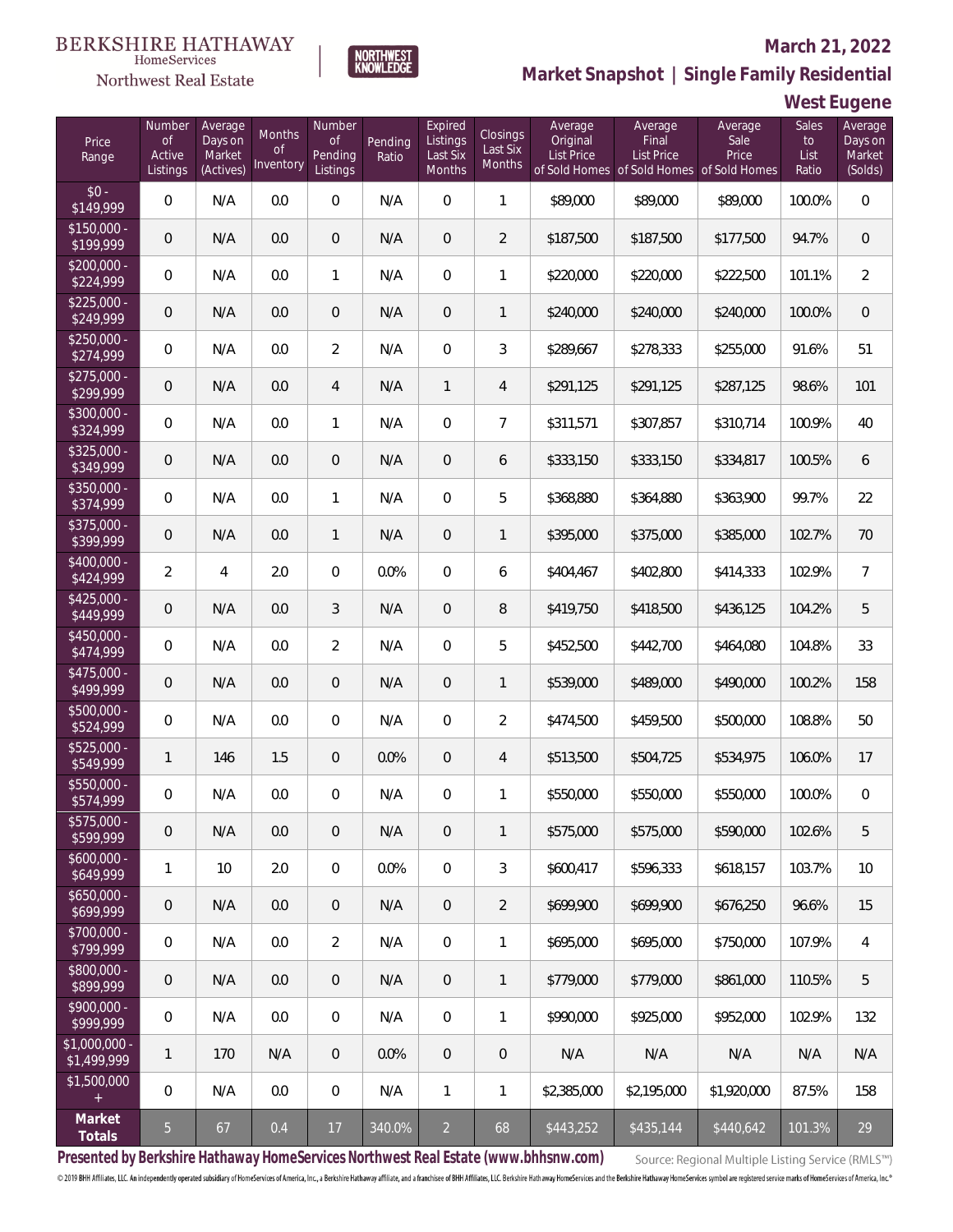

### **March 21, 2022**



**Danebo**

| Price<br>Range               | Number<br><b>of</b><br>Active<br>Listings | Average<br>Days on<br>Market<br>(Actives) | <b>Months</b><br><b>of</b><br>Inventory | Number<br>0f<br>Pending<br>Listings | Pending<br>Ratio | Expired<br>Listings<br>Last Six<br>Months | Closings<br>Last Six<br>Months | Average<br>Original<br><b>List Price</b> | Average<br>Final<br><b>List Price</b> | Average<br>Sale<br>Price<br>of Sold Homes of Sold Homes of Sold Homes | <b>Sales</b><br>to<br>List<br>Ratio | Average<br>Days on<br>Market<br>(Solds) |
|------------------------------|-------------------------------------------|-------------------------------------------|-----------------------------------------|-------------------------------------|------------------|-------------------------------------------|--------------------------------|------------------------------------------|---------------------------------------|-----------------------------------------------------------------------|-------------------------------------|-----------------------------------------|
| $$0 -$<br>\$149,999          | $\mathbf 0$                               | N/A                                       | 0.0                                     | $\boldsymbol{0}$                    | N/A              | $\mathbf 0$                               | $\mathbf{1}$                   | \$195,000                                | \$195,000                             | \$145,000                                                             | 74.4%                               | 6                                       |
| $$150,000 -$<br>\$199,999    | 0                                         | N/A                                       | 0.0                                     | $\overline{0}$                      | N/A              | $\overline{0}$                            | $\overline{2}$                 | \$175,000                                | \$175,000                             | \$184,425                                                             | 105.4%                              | 8                                       |
| \$200,000 -<br>\$224,999     | $\mathbf 0$                               | N/A                                       | 0.0                                     | $\overline{0}$                      | N/A              | $\overline{0}$                            | $\overline{2}$                 | \$199,500                                | \$199,500                             | \$211,000                                                             | 105.8%                              | 5                                       |
| $$225,000 -$<br>\$249,999    | $\theta$                                  | N/A                                       | 0.0                                     | $\mathbf{1}$                        | N/A              | $\mathbf{1}$                              | $\overline{2}$                 | \$239,950                                | \$239,950                             | \$238,450                                                             | 99.4%                               | 10                                      |
| $$250,000 -$<br>\$274,999    | 1                                         | 280                                       | 2.0                                     | $\mathbf{1}$                        | 100.0%           | $\overline{0}$                            | 3                              | \$233,300                                | \$233,300                             | \$256,883                                                             | 110.1%                              | 10                                      |
| $$275,000 -$<br>\$299,999    | $\overline{2}$                            | $\mathsf{Q}$                              | 1.2                                     | $\mathbf{1}$                        | 50.0%            | $\mathbf{1}$                              | 10                             | \$287,020                                | \$282,830                             | \$287,580                                                             | 101.7%                              | 12                                      |
| $$300,000 -$<br>\$324,999    | 1                                         | 14                                        | 0.3                                     | 3                                   | 300.0%           | $\mathbf{1}$                              | 19                             | \$317,163                                | \$311,737                             | \$312,787                                                             | 100.3%                              | 26                                      |
| $$325.000 -$<br>\$349,999    | $\mathbf{1}$                              | 29                                        | 0.2                                     | 5                                   | 500.0%           | $\mathbf{1}$                              | 26                             | \$328,577                                | \$326,019                             | \$335,177                                                             | 102.8%                              | 13                                      |
| \$350,000 -<br>\$374,999     | $\overline{2}$                            | 28                                        | 0.3                                     | 6                                   | 300.0%           | $\overline{0}$                            | 43                             | \$355,383                                | \$351,662                             | \$359,494                                                             | 102.2%                              | 23                                      |
| \$375,000 -<br>\$399,999     | 0                                         | N/A                                       | 0.0                                     | 5                                   | N/A              | $\mathbf{1}$                              | 31                             | \$377,713                                | \$376,261                             | \$384,687                                                             | 102.2%                              | 12                                      |
| \$400,000 -<br>\$424,999     | 1                                         | 5                                         | 0.3                                     | 3                                   | 300.0%           | $\overline{0}$                            | 24                             | \$403,963                                | \$402,817                             | \$407,542                                                             | 101.2%                              | 12                                      |
| $$425,000 -$<br>\$449,999    | 0                                         | N/A                                       | 0.0                                     | 5                                   | N/A              | $\overline{0}$                            | 14                             | \$417,593                                | \$414,800                             | \$432,429                                                             | 104.2%                              | 10                                      |
| \$450,000 -<br>\$474,999     | $\overline{2}$                            | $\overline{4}$                            | 1.2                                     | 3                                   | 150.0%           | $\mathbf{1}$                              | 10                             | \$448,870                                | \$447,870                             | \$458,290                                                             | 102.3%                              | 10                                      |
| \$475,000 -<br>\$499,999     | $\overline{a}$                            | 18                                        | 1.5                                     | $\mathbf{1}$                        | 50.0%            | $\overline{0}$                            | 8                              | \$469,625                                | \$469,625                             | \$485,875                                                             | 103.5%                              | 11                                      |
| \$500,000 -<br>\$524,999     | $\mathbf 0$                               | N/A                                       | 0.0                                     | $\mathbf{1}$                        | N/A              | $\overline{0}$                            | 6                              | \$493,333                                | \$493,333                             | \$507,833                                                             | 102.9%                              | 4                                       |
| \$525,000 -<br>\$549,999     | 0                                         | N/A                                       | 0.0                                     | $\mathbf{1}$                        | N/A              | $\mathbf{0}$                              | $\mathbf{1}$                   | \$525,000                                | \$525,000                             | \$525,000                                                             | 100.0%                              | 5                                       |
| \$550,000 -<br>\$574,999     | 0                                         | N/A                                       | $0.0\,$                                 | $\overline{0}$                      | N/A              | $\overline{0}$                            | 4                              | \$562,225                                | \$562,225                             | \$560,625                                                             | 99.7%                               | 23                                      |
| \$575,000 -<br>\$599,999     | 1                                         | 21                                        | N/A                                     | $\mathbf 0$                         | 0.0%             | $\mathbf 0$                               | $\overline{0}$                 | N/A                                      | N/A                                   | N/A                                                                   | N/A                                 | N/A                                     |
| $$600,000 -$<br>\$649,999    | $\overline{0}$                            | N/A                                       | N/A                                     | $\mathbf 0$                         | N/A              | $\mathbf 0$                               | $\boldsymbol{0}$               | N/A                                      | N/A                                   | N/A                                                                   | N/A                                 | N/A                                     |
| $$650,000 -$<br>\$699,999    | $\theta$                                  | N/A                                       | N/A                                     | $\mathbf{0}$                        | N/A              | $\overline{0}$                            | $\overline{0}$                 | N/A                                      | N/A                                   | N/A                                                                   | N/A                                 | N/A                                     |
| \$700,000 -<br>\$799,999     | $\mathbf 0$                               | N/A                                       | N/A                                     | $\mathbf{0}$                        | N/A              | $\mathbf 0$                               | $\overline{0}$                 | N/A                                      | N/A                                   | N/A                                                                   | N/A                                 | N/A                                     |
| \$800,000 -<br>\$899,999     | $\mathbf 0$                               | N/A                                       | N/A                                     | $\mathbf{0}$                        | N/A              | $\overline{0}$                            | $\overline{0}$                 | N/A                                      | N/A                                   | N/A                                                                   | N/A                                 | N/A                                     |
| \$900,000 -<br>\$999,999     | 1                                         | 3                                         | N/A                                     | $\mathbf 0$                         | 0.0%             | $\mathbf{1}$                              | $\boldsymbol{0}$               | N/A                                      | N/A                                   | N/A                                                                   | N/A                                 | N/A                                     |
| \$1,000,000 -<br>\$1,499,999 | $\mathbf 0$                               | N/A                                       | N/A                                     | $\mathbf{0}$                        | N/A              | $\overline{0}$                            | $\overline{0}$                 | N/A                                      | N/A                                   | N/A                                                                   | N/A                                 | N/A                                     |
| \$1,500,000<br>$\pm$         | $\mathbf 0$                               | N/A                                       | N/A                                     | $\mathbf{0}$                        | N/A              | $\overline{0}$                            | $\overline{0}$                 | N/A                                      | N/A                                   | N/A                                                                   | N/A                                 | N/A                                     |
| Market<br>Totals             | 14                                        | 34                                        | 0.4                                     | 36                                  | 257.1%           | $\overline{7}$                            | 206                            | \$369,295                                | \$366,901                             | \$374,853                                                             | 102.2%                              | 15                                      |

**NORTHWEST**<br>KNOWLEDGE

**Presented by Berkshire Hathaway HomeServices Northwest Real Estate (www.bhhsnw.com)**

Source: Regional Multiple Listing Service (RMLS™)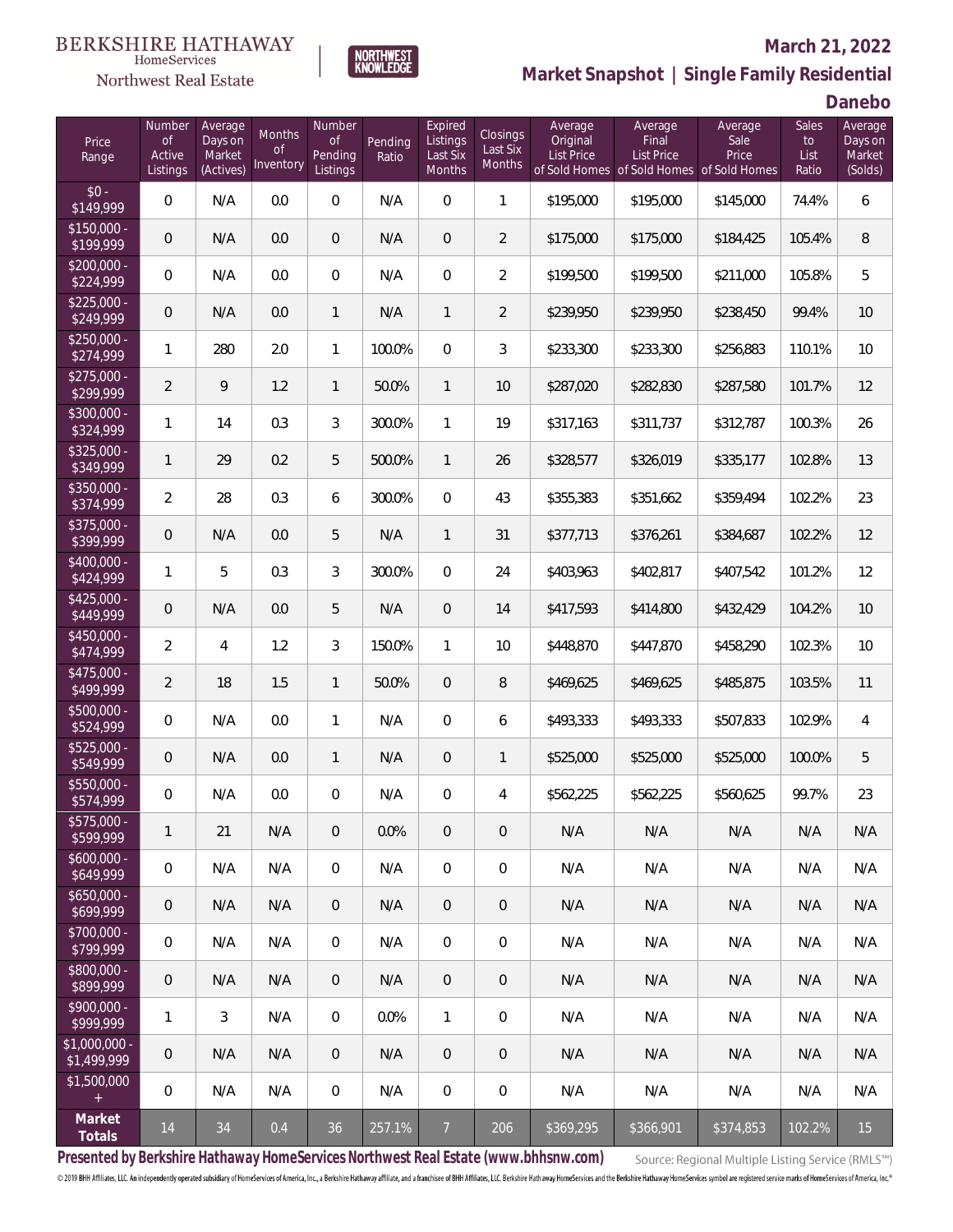## Northwest Real Estate

### **March 21, 2022**



# **Market Snapshot | Single Family Residential**

**River Road**

| Price<br>Range                | Number<br><b>of</b><br>Active<br>Listings | Average<br>Days on<br>Market<br>(Actives) | Months<br>Οf<br>Inventory | Number<br><b>of</b><br>Pending<br>Listings | Pending<br>Ratio | Expired<br>Listings<br>Last Six<br>Months | Closings<br>Last Six<br>Months | Average<br>Original<br><b>List Price</b> | Average<br>Final<br><b>List Price</b> | Average<br>Sale<br>Price<br>of Sold Homes of Sold Homes of Sold Homes | Sales<br>to<br>List<br>Ratio | Average<br>Days on<br>Market<br>(Solds) |
|-------------------------------|-------------------------------------------|-------------------------------------------|---------------------------|--------------------------------------------|------------------|-------------------------------------------|--------------------------------|------------------------------------------|---------------------------------------|-----------------------------------------------------------------------|------------------------------|-----------------------------------------|
| $$0 -$<br>\$149,999           | $\overline{0}$                            | N/A                                       | N/A                       | $\overline{0}$                             | N/A              | $\overline{0}$                            | $\overline{0}$                 | N/A                                      | N/A                                   | N/A                                                                   | N/A                          | N/A                                     |
| $$150,000 -$<br>\$199,999     | $\overline{0}$                            | N/A                                       | N/A                       | $\overline{0}$                             | N/A              | $\overline{0}$                            | 0                              | N/A                                      | N/A                                   | N/A                                                                   | N/A                          | N/A                                     |
| $$200,000 -$<br>\$224,999     | $\overline{0}$                            | N/A                                       | N/A                       | $\overline{0}$                             | N/A              | $\overline{0}$                            | 0                              | N/A                                      | N/A                                   | N/A                                                                   | N/A                          | N/A                                     |
| $$225,000 -$<br>\$249,999     | $\overline{0}$                            | N/A                                       | 0.0                       | $\overline{0}$                             | N/A              | $\overline{0}$                            | $\mathbf{1}$                   | \$249,000                                | \$239,000                             | \$242,000                                                             | 101.3%                       | 21                                      |
| $$250,000 -$<br>\$274,999     | $\overline{0}$                            | N/A                                       | 0.0                       | $\mathbf{0}$                               | N/A              | $\overline{0}$                            | $\mathbf{1}$                   | \$275,000                                | \$275,000                             | \$250,000                                                             | 90.9%                        | 33                                      |
| $$275,000 -$<br>\$299,999     | $\sqrt{0}$                                | N/A                                       | 0.0                       | $\mathbf{1}$                               | N/A              | $\mathbf{1}$                              | $\overline{2}$                 | \$284,500                                | \$284,500                             | \$297,500                                                             | 104.6%                       | 5                                       |
| $$300,000 -$<br>\$324,999     | $\mathbf{1}$                              | $\overline{4}$                            | 1.0                       | $\mathbf{1}$                               | 100.0%           | $\mathbf 0$                               | 6                              | \$318,300                                | \$315,300                             | \$314,483                                                             | 99.7%                        | 38                                      |
| $$325,000 -$<br>\$349,999     | $\mathbf{1}$                              | 3                                         | 1.0                       | $\mathbf{1}$                               | 100.0%           | $\mathbf{1}$                              | 6                              | \$323,583                                | \$323,583                             | \$338,500                                                             | 104.6%                       | 6                                       |
| $$350,000 -$<br>\$374,999     | $\mathbf{1}$                              | 39                                        | 0.4                       | 3                                          | 300.0%           | $\overline{2}$                            | 16                             | \$362,769                                | \$357,444                             | \$360,828                                                             | 100.9%                       | 21                                      |
| $$375,000 -$<br>\$399,999     | $\sqrt{0}$                                | N/A                                       | 0.0                       | $\overline{2}$                             | N/A              | $\overline{0}$                            | 12                             | \$376,150                                | \$376,150                             | \$384,564                                                             | 102.2%                       | 11                                      |
| \$400,000 -<br>\$424,999      | $\overline{0}$                            | N/A                                       | 0.0                       | $\overline{2}$                             | N/A              | $\overline{0}$                            | 8                              | \$389,750                                | \$389,750                             | \$407,625                                                             | 104.6%                       | 9                                       |
| $$425,000 -$<br>\$449,999     | $\overline{2}$                            | 37                                        | 2.0                       | $\overline{2}$                             | 100.0%           | $\overline{2}$                            | 6                              | \$430,667                                | \$430,667                             | \$436,333                                                             | 101.3%                       | 11                                      |
| $$450,000 -$<br>\$474,999     | $\mathbf{1}$                              | 3                                         | 0.6                       | $\overline{0}$                             | 0.0%             | $\overline{0}$                            | 10                             | \$429,790                                | \$440,900                             | \$455,250                                                             | 103.3%                       | 16                                      |
| $$475,000 -$<br>\$499,999     | $\overline{2}$                            | 15                                        | 4.0                       | $\mathbf{0}$                               | 0.0%             | $\overline{0}$                            | 3                              | \$483,000                                | \$481,667                             | \$478,633                                                             | 99.4%                        | 28                                      |
| $$500,000 -$<br>\$524,999     | 0                                         | N/A                                       | 0.0                       | $\mathbf{0}$                               | N/A              | $\Omega$                                  | $\overline{2}$                 | \$512,450                                | \$504,450                             | \$500,000                                                             | 99.1%                        | 56                                      |
| $$525,000 -$<br>\$549,999     | $\overline{0}$                            | N/A                                       | 0.0                       | $\mathbf{0}$                               | N/A              | $\overline{0}$                            | $\overline{2}$                 | \$512,500                                | \$512,500                             | \$541,500                                                             | 105.7%                       | 5                                       |
| \$550,000 -<br>\$574,999      | $\overline{0}$                            | N/A                                       | 0.0                       | $\Omega$                                   | N/A              | $\Omega$                                  | $\mathbf{1}$                   | \$549,000                                | \$549,000                             | \$550,000                                                             | 100.2%                       | 8                                       |
| \$575,000 -<br>\$599,999      | 0                                         | N/A                                       | 0.0                       | $\mathbf 0$                                | N/A              | $\mathbf 0$                               | 3                              | \$534,967                                | \$534,967                             | \$587,300                                                             | 109.8%                       | 6                                       |
| $$600,000 -$<br>\$649,999     | $\,0\,$                                   | N/A                                       | 0.0                       | $\mathbf 0$                                | N/A              | $\mathbf 0$                               | $\mathbf{1}$                   | \$629,000                                | \$619,000                             | \$615,000                                                             | 99.4%                        | 25                                      |
| $$650,000 -$<br>\$699,999     | $\mathbf{1}$                              | 31                                        | N/A                       | $\mathbf{0}$                               | 0.0%             | $\overline{0}$                            | 0                              | N/A                                      | N/A                                   | N/A                                                                   | N/A                          | N/A                                     |
| \$700,000 -<br>\$799,999      | 0                                         | N/A                                       | N/A                       | $\mathbf{0}$                               | N/A              | 0                                         | $\mathbf 0$                    | N/A                                      | N/A                                   | N/A                                                                   | N/A                          | N/A                                     |
| \$800,000 -<br>\$899,999      | 0                                         | N/A                                       | N/A                       | $\overline{0}$                             | N/A              | $\overline{0}$                            | $\mathbf 0$                    | N/A                                      | N/A                                   | N/A                                                                   | N/A                          | N/A                                     |
| \$900,000 -<br>\$999,999      | 0                                         | N/A                                       | N/A                       | $\mathbf 0$                                | N/A              | 0                                         | $\mathbf 0$                    | N/A                                      | N/A                                   | N/A                                                                   | N/A                          | N/A                                     |
| $$1,000,000$ -<br>\$1,499,999 | 0                                         | N/A                                       | N/A                       | $\mathbf{0}$                               | N/A              | $\sqrt{0}$                                | 0                              | N/A                                      | N/A                                   | N/A                                                                   | N/A                          | N/A                                     |
| \$1,500,000<br>$\pm$          | $\mathbf 0$                               | N/A                                       | N/A                       | $\,0\,$                                    | N/A              | $\mathbf 0$                               | 0                              | N/A                                      | N/A                                   | N/A                                                                   | N/A                          | N/A                                     |
| Market<br>Totals              | 9                                         | $20\,$                                    | 0.7                       | $12 \overline{ }$                          | 133.3%           | $\mathbf 6$                               | 80                             | \$394,301                                | \$393,900                             | \$403,378                                                             | 102.4%                       | 17                                      |

**Presented by Berkshire Hathaway HomeServices Northwest Real Estate (www.bhhsnw.com)**

Source: Regional Multiple Listing Service (RMLS™)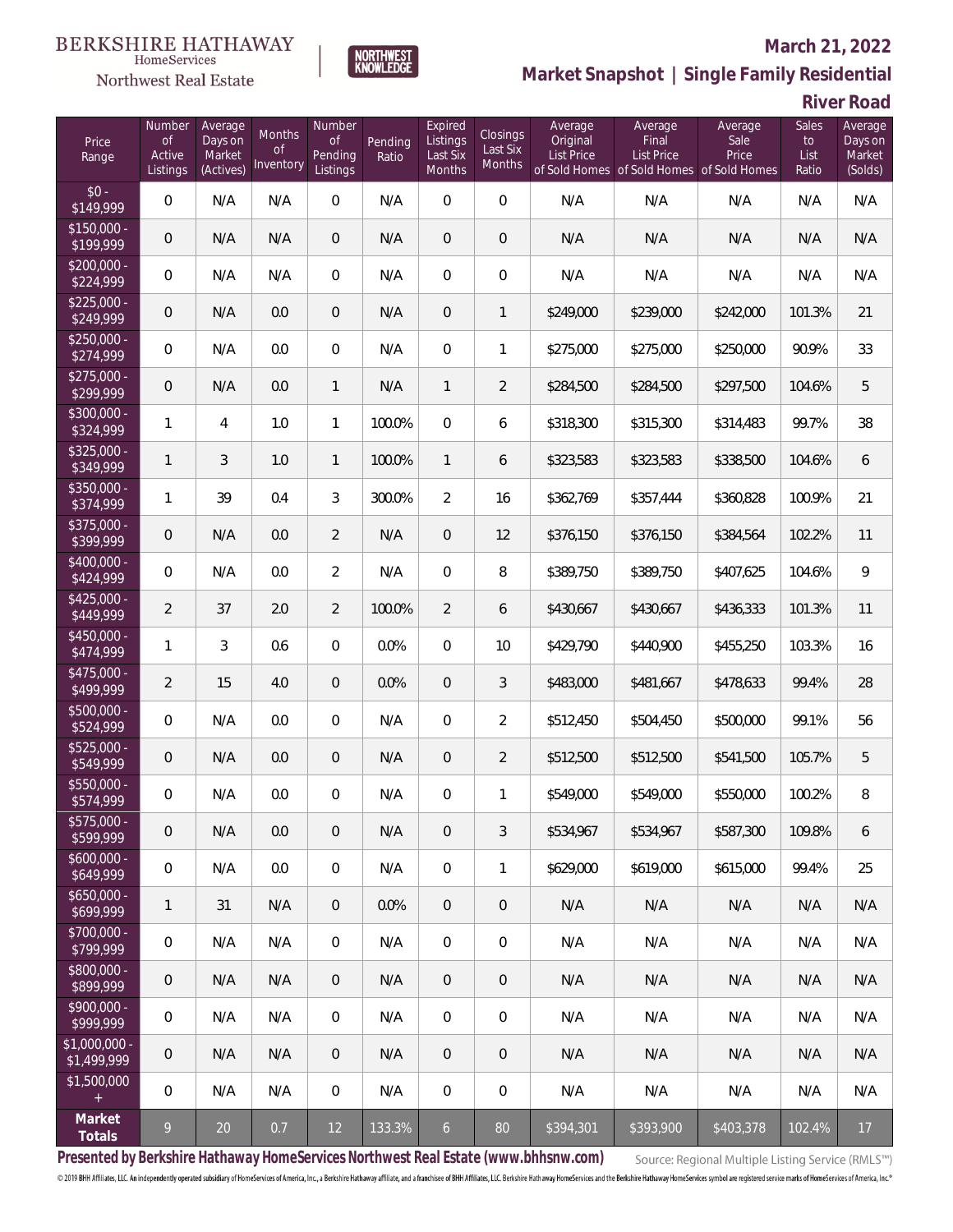## Northwest Real Estate

#### **March 21, 2022**



# **Market Snapshot | Single Family Residential**

**Santa Clara**

| Price<br>Range               | Number<br><b>of</b><br>Active<br>Listings | Average<br>Days on<br>Market<br>(Actives) | <b>Months</b><br><b>of</b><br>Inventory | Number<br><b>of</b><br>Pending<br>Listings | Pending<br>Ratio | Expired<br>Listings<br>Last Six<br>Months | Closings<br>Last Six<br>Months | Average<br>Original<br><b>List Price</b> | Average<br>Final<br><b>List Price</b><br>of Sold Homes of Sold Homes of Sold Homes | Average<br>Sale<br>Price | Sales<br>to<br>List<br>Ratio | Average<br>Days on<br>Market<br>(Solds) |
|------------------------------|-------------------------------------------|-------------------------------------------|-----------------------------------------|--------------------------------------------|------------------|-------------------------------------------|--------------------------------|------------------------------------------|------------------------------------------------------------------------------------|--------------------------|------------------------------|-----------------------------------------|
| $$0 -$<br>\$149,999          | $\overline{0}$                            | N/A                                       | N/A                                     | $\overline{0}$                             | N/A              | $\overline{0}$                            | 0                              | N/A                                      | N/A                                                                                | N/A                      | N/A                          | N/A                                     |
| $$150,000 -$<br>\$199,999    | $\overline{0}$                            | N/A                                       | N/A                                     | $\overline{0}$                             | N/A              | $\overline{0}$                            | $\overline{0}$                 | N/A                                      | N/A                                                                                | N/A                      | N/A                          | N/A                                     |
| $$200,000 -$<br>\$224,999    | $\overline{0}$                            | N/A                                       | N/A                                     | $\overline{0}$                             | N/A              | $\overline{0}$                            | 0                              | N/A                                      | N/A                                                                                | N/A                      | N/A                          | N/A                                     |
| $$225,000 -$<br>\$249,999    | $\overline{2}$                            | 10                                        | N/A                                     | $\mathbf 0$                                | 0.0%             | $\mathbf{1}$                              | 0                              | N/A                                      | N/A                                                                                | N/A                      | N/A                          | N/A                                     |
| $$250,000 -$<br>\$274,999    | $\overline{0}$                            | N/A                                       | 0.0                                     | $\overline{0}$                             | N/A              | $\mathbf{1}$                              | 1                              | \$249,000                                | \$249,000                                                                          | \$260,000                | 104.4%                       | 14                                      |
| $$275,000 -$<br>\$299,999    | $\overline{0}$                            | N/A                                       | 0.0                                     | $\overline{0}$                             | N/A              | $\boldsymbol{0}$                          | $\overline{7}$                 | \$291,817                                | \$290,374                                                                          | \$284,531                | 98.0%                        | 19                                      |
| $$300,000 -$<br>\$324,999    | $\overline{0}$                            | N/A                                       | 0.0                                     | $\overline{2}$                             | N/A              | $\overline{0}$                            | 8                              | \$309,720                                | \$306,207                                                                          | \$314,000                | 102.5%                       | 19                                      |
| $$325,000 -$<br>\$349,999    | $\overline{2}$                            | 3                                         | 1.3                                     | $\overline{2}$                             | 100.0%           | $\mathbf{1}$                              | 9                              | \$336,544                                | \$336,544                                                                          | \$336,889                | 100.1%                       | 11                                      |
| $$350,000 -$<br>\$374,999    | 1                                         | 174                                       | 0.4                                     | $\mathbf{1}$                               | 100.0%           | $\mathbf{1}$                              | 15                             | \$355,153                                | \$350,820                                                                          | \$361,967                | 103.2%                       | 21                                      |
| $$375,000 -$<br>\$399,999    | $\mathbf 0$                               | N/A                                       | 0.0                                     | 6                                          | N/A              | $\mathbf{1}$                              | 26                             | \$380,365                                | \$378,226                                                                          | \$384,645                | 101.7%                       | 16                                      |
| $$400,000 -$<br>\$424,999    | 0                                         | N/A                                       | 0.0                                     | 3                                          | N/A              | $\overline{0}$                            | 15                             | \$403,429                                | \$398,083                                                                          | \$410,403                | 103.1%                       | 12                                      |
| $$425,000 -$<br>\$449,999    | $\mathbf 0$                               | N/A                                       | 0.0                                     | 3                                          | N/A              | $\overline{0}$                            | 17                             | \$428,913                                | \$424,796                                                                          | \$430,748                | 101.4%                       | 21                                      |
| $$450,000 -$<br>\$474,999    | 1                                         | 13                                        | 0.4                                     | $\mathbf{1}$                               | 100.0%           | $\overline{0}$                            | 17                             | \$443,857                                | \$443,733                                                                          | \$458,744                | 103.4%                       | 13                                      |
| $$475,000 -$<br>\$499,999    | $\overline{2}$                            | 20                                        | 0.6                                     | $\overline{7}$                             | 350.0%           | $\Omega$                                  | 19                             | \$474,914                                | \$474,748                                                                          | \$483,806                | 101.9%                       | $7\overline{ }$                         |
| $$500,000 -$<br>\$524,999    | $\overline{0}$                            | N/A                                       | 0.0                                     | 4                                          | N/A              | $\Omega$                                  | $\overline{7}$                 | \$496,704                                | \$496,704                                                                          | \$508,305                | 102.3%                       | $\overline{7}$                          |
| $$525,000 -$<br>\$549,999    | $\mathbf{1}$                              | $\overline{4}$                            | 0.7                                     | 5                                          | 500.0%           | $\overline{0}$                            | 9                              | \$528,771                                | \$525,437                                                                          | \$534,455                | 101.7%                       | 29                                      |
| $$550,000 -$<br>\$574,999    | 0                                         | N/A                                       | 0.0                                     | $\overline{2}$                             | N/A              | 1                                         | 5                              | \$550,780                                | \$557,780                                                                          | \$554,000                | 99.3%                        | 9                                       |
| \$575,000 -<br>\$599,999     | 0                                         | N/A                                       | 0.0                                     | $\overline{7}$                             | N/A              | $\mathbf{1}$                              | 5                              | \$569,560                                | \$571,560                                                                          | \$578,980                | 101.3%                       | 12                                      |
| $$600,000 -$<br>\$649,999    | 0                                         | N/A                                       | 0.0                                     | 5                                          | N/A              | $\boldsymbol{0}$                          | 3                              | \$649,967                                | \$641,600                                                                          | \$646,600                | 100.8%                       | 28                                      |
| $$650,000 -$<br>\$699,999    | 0                                         | N/A                                       | 0.0                                     | $\overline{0}$                             | N/A              | $\mathbf 0$                               | $\overline{2}$                 | \$654,950                                | \$614,950                                                                          | \$655,000                | 106.5%                       | 29                                      |
| \$700,000 -<br>\$799,999     | 0                                         | N/A                                       | 0.0                                     | $\mathbf 0$                                | N/A              | 0                                         | 3                              | \$766,300                                | \$757,967                                                                          | \$736,667                | 97.2%                        | 19                                      |
| \$800,000 -<br>\$899,999     | 0                                         | N/A                                       | N/A                                     | $\sqrt{0}$                                 | N/A              | 1                                         | 0                              | N/A                                      | N/A                                                                                | N/A                      | N/A                          | N/A                                     |
| \$900,000 -<br>\$999,999     | 0                                         | N/A                                       | N/A                                     | 1                                          | N/A              | $\overline{0}$                            | 0                              | N/A                                      | N/A                                                                                | N/A                      | N/A                          | N/A                                     |
| \$1,000,000 -<br>\$1,499,999 | 0                                         | N/A                                       | N/A                                     | $\sqrt{0}$                                 | N/A              | $\mathbf 0$                               | 0                              | N/A                                      | N/A                                                                                | N/A                      | N/A                          | N/A                                     |
| \$1,500,000<br>$+$           | $\mathbf 0$                               | N/A                                       | N/A                                     | $\mathbf 0$                                | N/A              | 0                                         | 0                              | N/A                                      | N/A                                                                                | N/A                      | N/A                          | N/A                                     |
| Market<br>Totals             | 9                                         | $28\,$                                    | 0.3                                     | 49                                         | 544.4%           | 8                                         | 168                            | \$430,496                                | \$427,940                                                                          | \$435,647                | 101.8%                       | 16                                      |

**Presented by Berkshire Hathaway HomeServices Northwest Real Estate (www.bhhsnw.com)**

Source: Regional Multiple Listing Service (RMLS™)